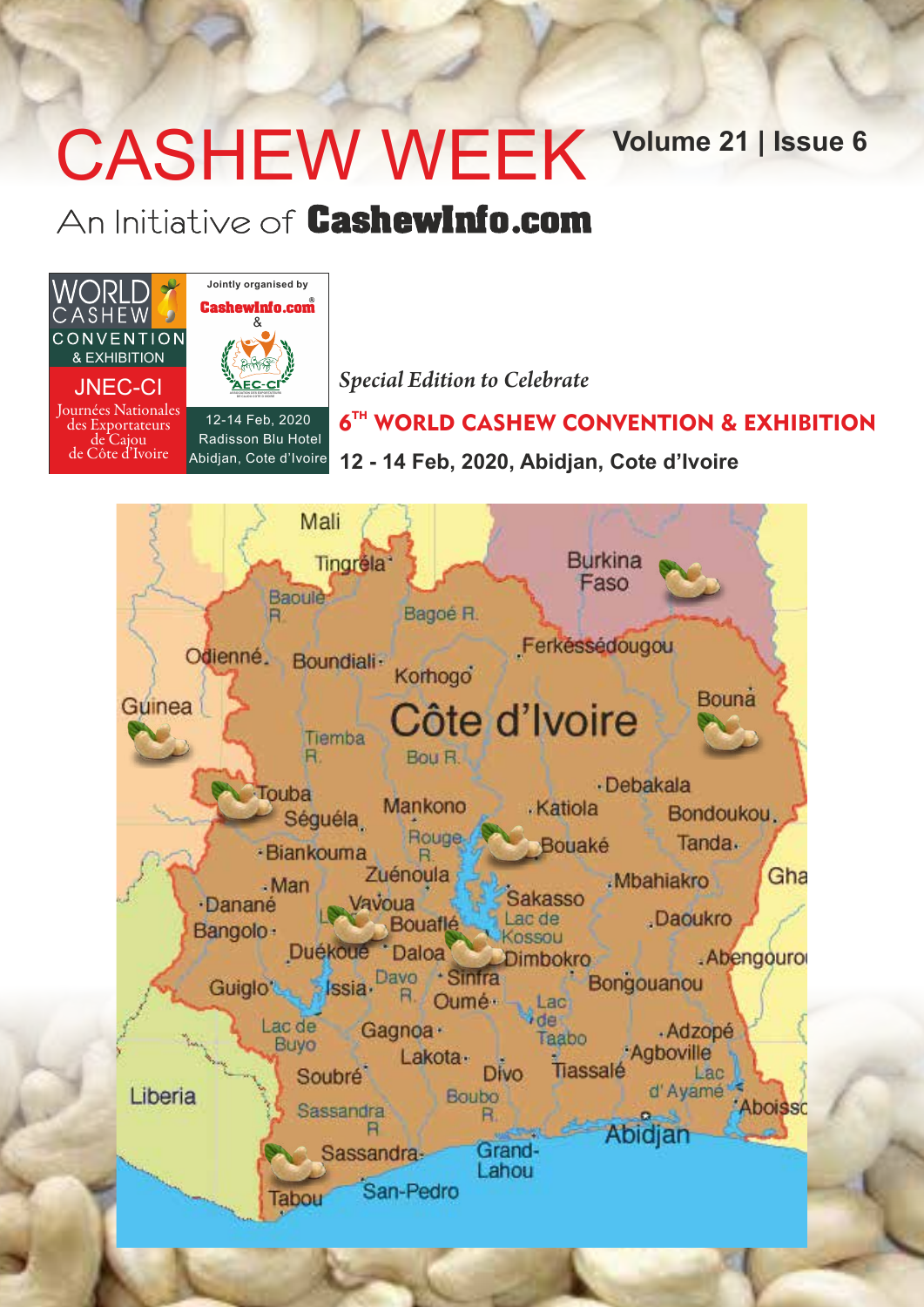# **English Edition Content**

| The Cashew Production and Business Scenario of Vietnam in 2019 and Forecast for 2020 |  |
|--------------------------------------------------------------------------------------|--|
|                                                                                      |  |
| Vietnam Can Benefit from Importing NWP Borma Kernel from African Countries:          |  |
|                                                                                      |  |
|                                                                                      |  |
| Cashew Processing in Mozambique:                                                     |  |
|                                                                                      |  |
| The Spectacular Growth of Cashewnut Kernels in European Countries Over the Years:    |  |
|                                                                                      |  |
| What's New in FSMA: Food Safety Dashboard to Track FSMA Progress:                    |  |
|                                                                                      |  |
| Tanzania Aims to Produce 10,00,000 tons of RCN by 2025:                              |  |
|                                                                                      |  |
| Utilisation of Cashew Shell Cake for Energy Generation:                              |  |
| Sankaran Damodaran and Shankar Damodaran,                                            |  |
|                                                                                      |  |
| The Benefits of Having Roof Top Solar in Cashew Processing Factories:                |  |
|                                                                                      |  |
| nanoPix Mayur: Customizable Colour Grading in Single Pass:                           |  |
|                                                                                      |  |
| Fuelling the Value Chain - Cashew Industry:                                          |  |
|                                                                                      |  |
| The Challenges of Cashew Processing in West Africa Despite the                       |  |
|                                                                                      |  |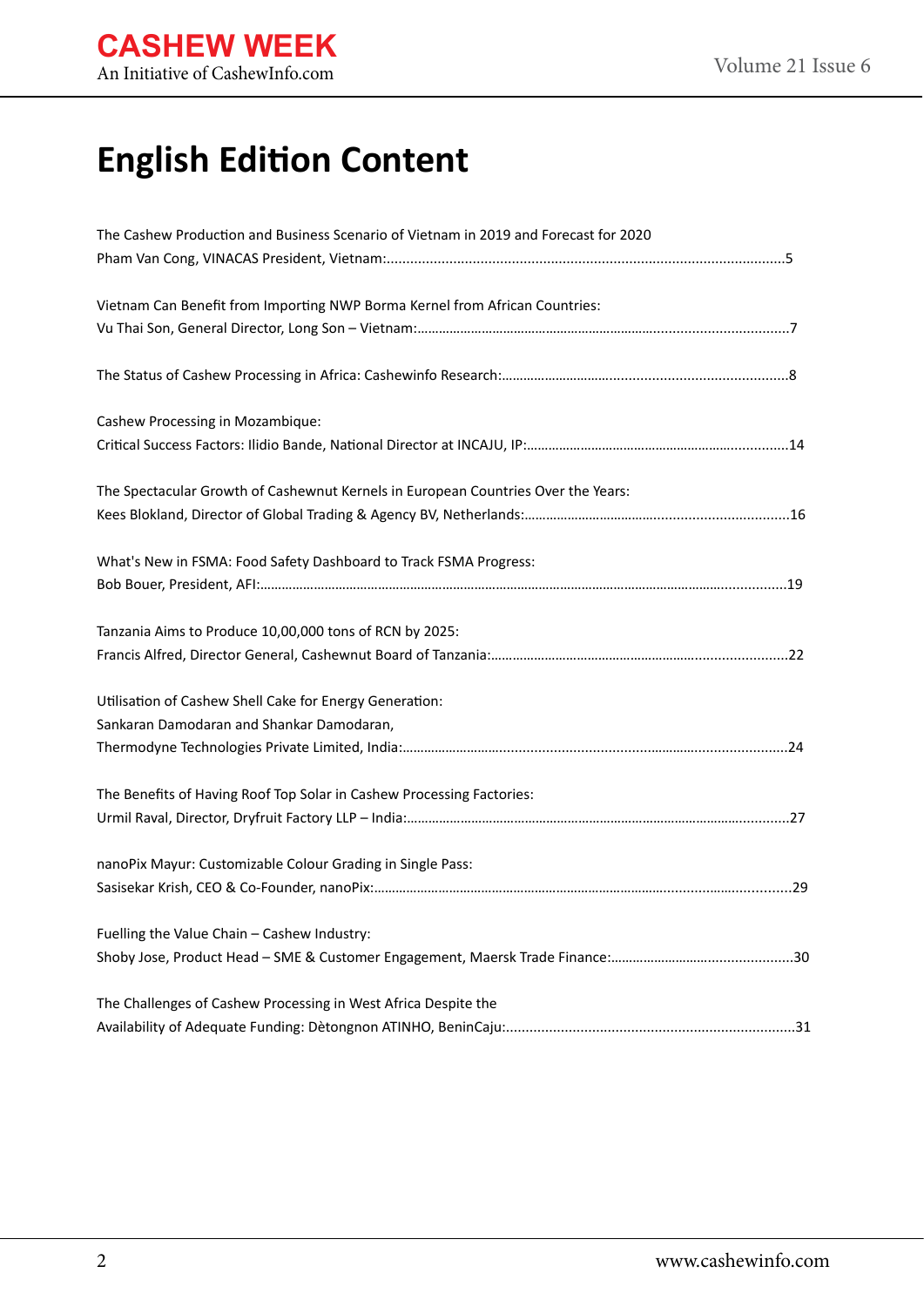### **Message**





Côte d'Ivoire hosts the 6th edition of the World Cashew Convention which is being held for the first time in Africa. It is both an honour for our country and a satisfaction for me to receive the great cashew family in Abidjan.

#### **The convention is being held at a time when Côte d'Ivoire is showing promising results in the sector.**

Indeed, the sanitation and organization of the cashew nut sector initiated since 2013 have made it a strategic sector for the development of Côte d'Ivoire. In this context, statistics reveal that cashew provides a livelihood for about 350,000 direct beneficiaries and more than 2,450,000 indirect beneficiaries, i.e. about 10% of the Ivorian population. **The country has passed the 700,000 tonnes threshold since 2015, becoming the world's leading producer.**

The growing interest of investors in processing has led the Government to put in place important measures to create a favourable environment for the development of the sector and local processing. In this regard, in addition to the general and specific provisions listed in the Investment Code relating to industry, the Cotton and Cashew Council which I have the honour to chair, implements specific incentive measures to encourage investment in processing.

**These key measures include subsidies for local processing, the establishment of bank guarantee mechanisms up to 25 percent of the financing of the raw material, total tax exemption on both the export of kernels and the import of equipment and spare parts.** 

In addition to these measures, there are other strong initiatives of the Cotton and Cashew Council such as the International Cashew Processing Equipment and Technology Exhibition (SIETTA), the next edition of which will be held in November 2020 in Abidjan. **It also involves the creation in Yamoussoukro of the Cashew Industry Innovation and Technology Centre (CITA), which is both a factory for testing technological innovations and a training center for the sector's professions.** 

Moreover, in the same logic, the Project for the Promotion of the Competitiveness of the Cashew Value Chain (PPCA) is implemented for the benefit of small farmers and the processing industry, with among other purposes, the development of dedicated Agro-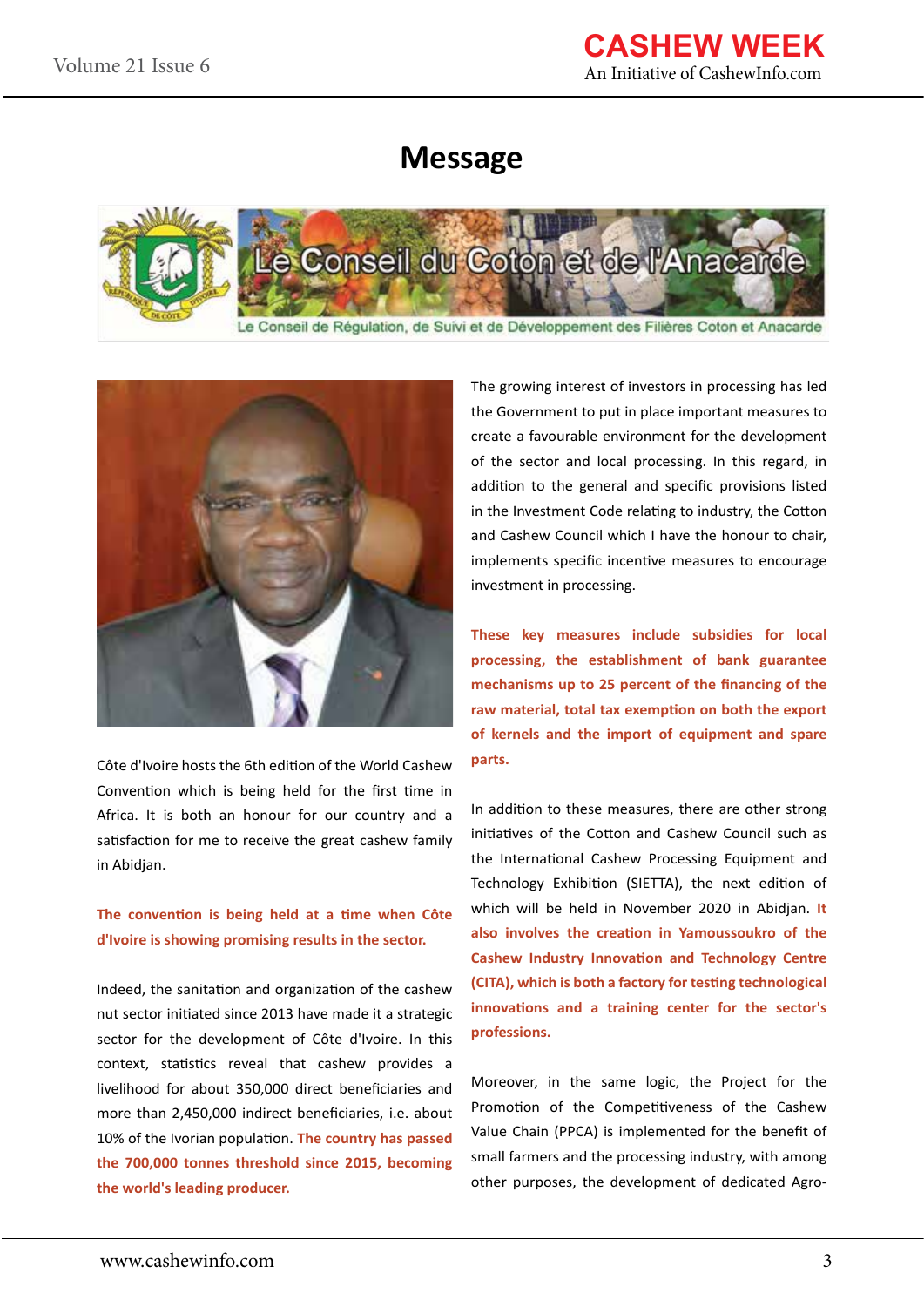### **CASHEW WEEK** An Initiative of CashewInfo.com



Industrial Zones in four (04) main production regions of the country.

All in all, the challenge of the reforms undertaken by the Government and implemented by the Cotton and Cashew Council is to build a strong and sustainable sector by 2025 with optimal added value that guarantees a distribution of wealth to a greater number of people.

**The Government of Côte d'Ivoire thus intends not only to consolidate its position as the world leader in the production and export of raw cashew nuts, but also to give Côte d'Ivoire, in the medium term, a position as a major player in the processing and trade of kernels and other derived products.**

I hope that the Abidjan meeting will serve as a lever for us to take up this other challenges. I wish you all a good convention.

#### **Dr Adama COULIBALY,**

**Managing Director of the Cotton and Cashew Council Coordinator of the PPCA**

#### **BIOGRAPHY**

With more than 30 years of experience in rural development, Dr Adama COULIBALY has been the Director General of the Council for the Regulation, Monitoring and Development of the Cotton and Cashew Sectors (CCA) for the past 3 years. In this capacity, he is the Coordinator of the Project for the Promotion of the Competitiveness of the Cashew Value Chain called (PPCA). In addition, Dr. Adama Coulibaly has been elevated to the ranks of Officer of the National Order and Commander of the Order of Agricultural Merit, in recognition of his rich and varied services to the nation.

**Disclaimer:** The data and information presented in this report are based on efforts of analysts at Foretell Business Solutions Private Limited, Bangalore and opinions and data obtained from experts and various industry sources. While sufficient care has been taken to check data and information prior to publishing, Foretell or its employees or external contributors will not be responsible for any kind of errors or omissions or misrepresentation of data or for losses incurred by any party either directly or indirectly based on the information published herein.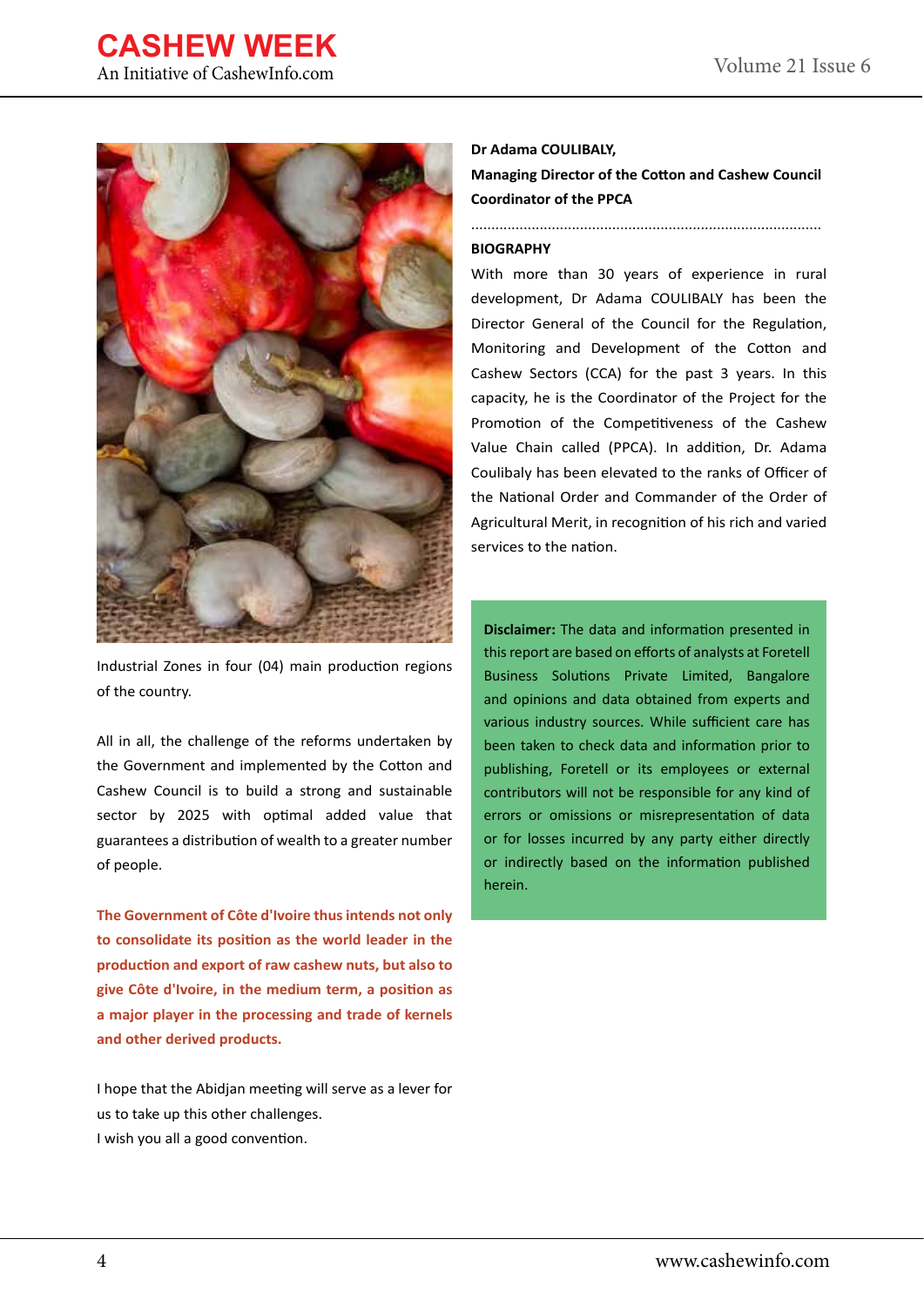# **The Cashew Production and Business Scenario of Vietnam in 2019 and Forecast for 2020**

**Pham Van Cong,** VINACAS President, Vietnam



As we have witnessed, the period of 2017 – 2018, wherein the global cashew production and businesses have faced numerous difficulties and challenges. In 2019, with the combined efforts of all businesses in the industry, VINACAS members, foreign businesses/ partners and the guidance of the VINACAS Board of Directors, **Vietnam's cashew industry has maintained the growth momentum well both in export volume and value with an annual export turnover of US \$ 3.6 billion (including all deeply processed products, cashew nut shell oil, etc.);** a new record set by the cashew industry in Vietnam, and this has helped the country to retain its top position in the world cashew exports market for the 14th consecutive year and thus, accounting for over 60 percent of the global cashew exports.

The export of cashew kernels that are deep processed (fried, roasted, seasoned only) taste, honey, cashew confectionery), domestic consumption has increased sharply, accounting for 15 percent of the total processed cashew nut production of the whole industry, as against last year's figure was 7-8 percent.

**Regarding import of raw materials:** Vietnam has imported over 1.5 million tons of raw cashew nuts, plus about 400 thousand tons of raw cashew nuts harvested domestically (excluding Cambodia); **The total output of raw materials being processed is 1.9 million tons of raw cashew - this is the second record of Vietnam cashew industry in 2019; thus, Vietnam has risen to become the largest importer of raw cashew nuts in the world.** The largest import markets of Vietnam's cashew nuts include West Africa (Ivory Coast, Ghana, Benin, Nigeria, Guinea Bissau, etc.), while strong growth markets include: Tanzania and Cambodia.

**The highlight of 2019 is that for the first time a large corporation of Vietnam has resonated in the international raw cashew market with the historic deal of the world cashew industry "Tanzania - TL176", along with it continues to develop buying large quantities of raw cashew nuts from some countries. This is also a pioneer enterprise in Vietnam supplying large quantities of raw cashew raw materials to the Indian market. According to VINACAS's Board of Directors, the "Tanzania - TL176" deal is one of the highlights of Vietnam's cashew industry in 2019 and contributes significantly in stabilizing kernel as well as raw prices in the second half of 2019.**

**VINACAS has cooperated with leading inspection agencies in Vietnam such as Vinacontrol, Cafecontrol, SGS Vietnam to research and propose the State to**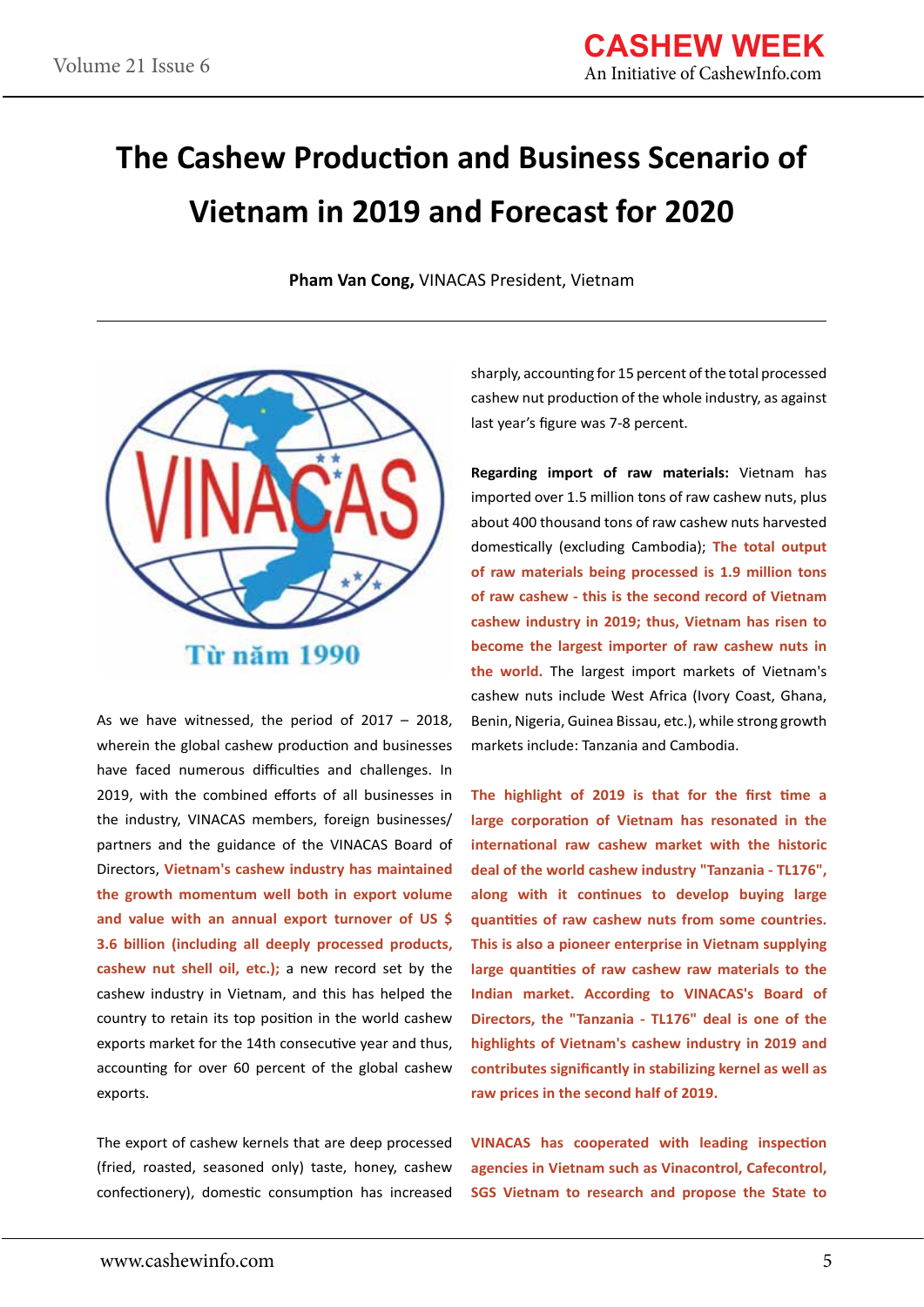



**promulgate and implement the application of Vietnam Raw Cashew Standards (TCVN 12380-2018). This is an important set of standards in checking, evaluating and classifying the quality of imported raw cashew raw materials and handling disputes, contributing to ensuring the production and business efficiency of businesses and traders of Vietnam cashew industry.** As planned, in 2020, VINACAS will continue to coordinate with relevant organizations and units to promulgate mandatory regulations - Vietnam technical regulation on raw cashew nuts. I would like to take this opportunity to invite all African partners and businesses across the world to work with Vietnamese businesses to refer to TCVN 12380-2018 in the contract for buying and selling of raw cashew from the 2020-2021 crop season.

**With respect to forecasting the cashew production and business situation in 2020, the disease caused by the new strain of Corana virus in China is causing a lot of concern, plus the complicated developments of international economic - political situation** (US - China relations, US - India, the UK withdrawal from the EU "Brexit"), the growth of the cashew industry will be more or less likely to be affected. If 2019 is a "Positive" growth, then 2020 will be a "Negative" growth. **VINACAS forecasts that cashew nut exports to China (the second largest export market of Vietnam's cashew industry) may decline sharply in 2020 because** 

**of the above factor.** In addition to that, at present, cashew kernel prices are also adjusting to the negative environment, affecting the production and business efficiency of enterprises in the industry.

Regarding the cooperation between Vietnam and Ivory Coast, VINACAS is always interested in building relationships and cooperating with Ivory Coast's partners, specifically signed a Memorandum of Understanding with the Association of Cashew Exporters of Ivory Coast (AEC-CI), often exchange delegations and cooperation in four (4) areas: information, agriculture, trade and technique.

VINACAS desires that the Government-level cooperation between Vietnam and Ivory Coast will be increasingly developed, thereby opening up new opportunities and prospects in exchanges and cooperation between the governments and people of the Ivory Coast and Vietnam, including the cashew industry of the two countries.

As for VINACAS is concerned, we are always looking forward to working with cashew organizations around the world in key areas: information sharing, agricultural technical assistance, cooperation to minimize postharvest losses, and preventing and limiting trade risks.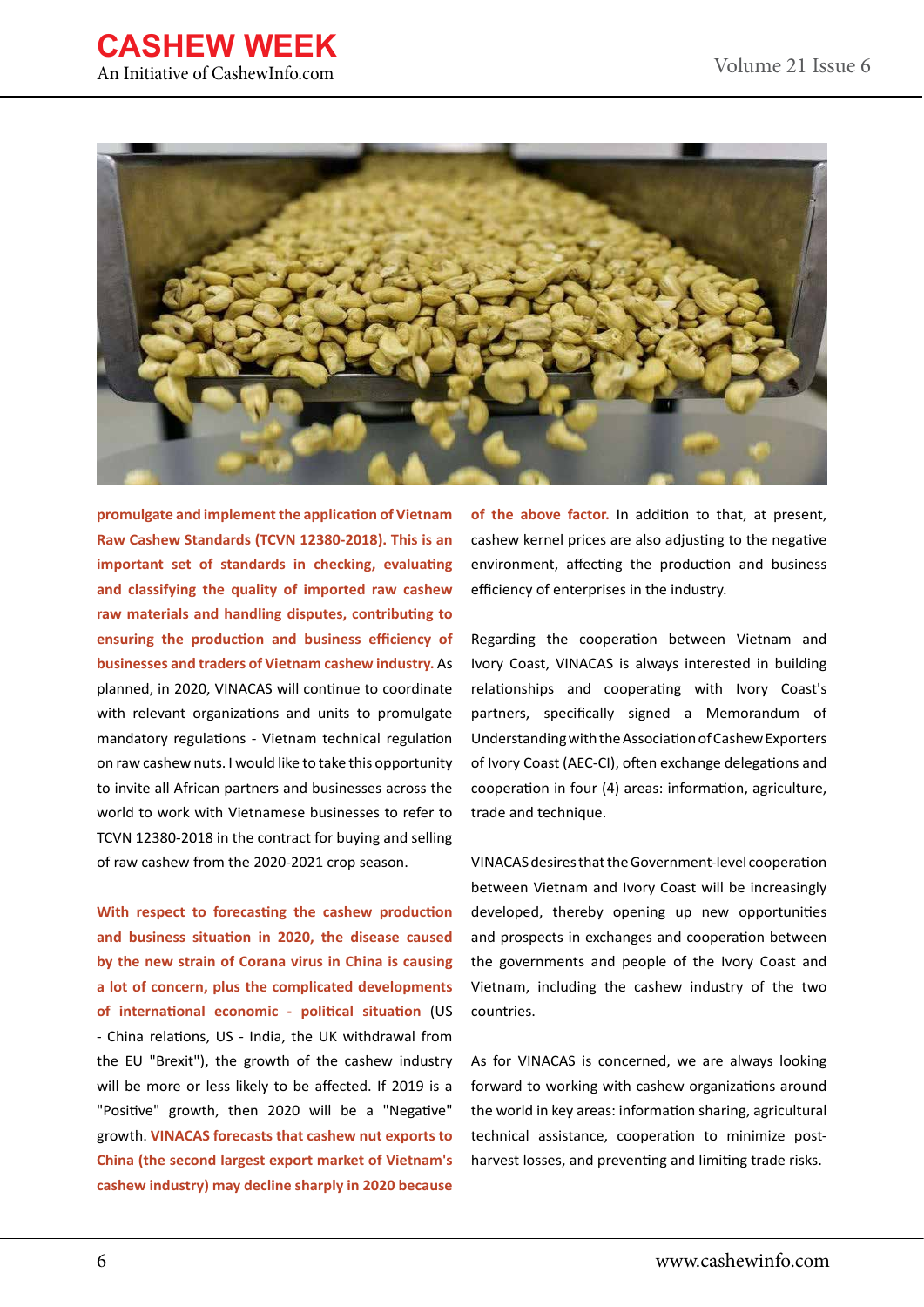# **Vietnam Can Benefit from Importing NWP Borma Kernel from African Countries**

**Vu Thai Son,** General Director, Long Son - Vietnam



**In 2019, we witness the strong rise of cashew industry in African countries, especially led by Ivory Coast. The evidence for this strong rise is the increasing number of factories located in Africa and the volume of cashew kernel exported from African countries to the world including Vietnam.**

However, the processing industry in African countries still faces many difficulties due to limitations in technology, experience and human resources. These difficulties contribute to industry a new type of semi-finished product that is the borma kernel (kernel with husk). And with its cashew business experience, Vietnam has quickly become a customer, the largest market of Africa (especially in Ivory Coast) for this borma kernel. **The trade of borma kernel brings many benefits to both Vietnam and Africa.** On the Vietnamese side, we can see some of the main benefits as follows:

**Regarding the environment:** Viet Nam is the country with a small, limited land area and high population density. Almost the factories are near the cities, town with many people living. So the shelling will adversely affect the air, soil, water of the residents nearby. **So, importing borma kernel will help Viet Nam save huge environmental treatment costs and land Resource.**

- **Regarding Constructions:** Building factories (only from the stage of peeling to finished products) is easier, lower construction costs, do not need large areas, so it will be easier to build in rural areas far from towns, cities… and create more jobs for people in those areas.
- Shipping costs: **Reduce 70 percent of shipping costs from Africa to Vietnam compared to importing raw seeds.**
- **Reduced reliance on import of raw cashew nuts which has recently led to speculation of raw cashew nuts, which forced factories to buy at high prices, leading to unprofitable processing.**
- **Help deep and effective division of labour** between African cashew production countries and Vietnam cashew processing countries, helping both sides benefit. For the benefit of Africa, you can contact us for more sharing.

........................................................................................

#### **Author Profile**

Vu Thai Son is the founder and General Director of Long Son Joint Stock Company, the biggest processor and second biggest kernel exporter of Viet Nam. He has more than 25 years' experiences in cashew business (RCN, Kernel global trade, processing etc.)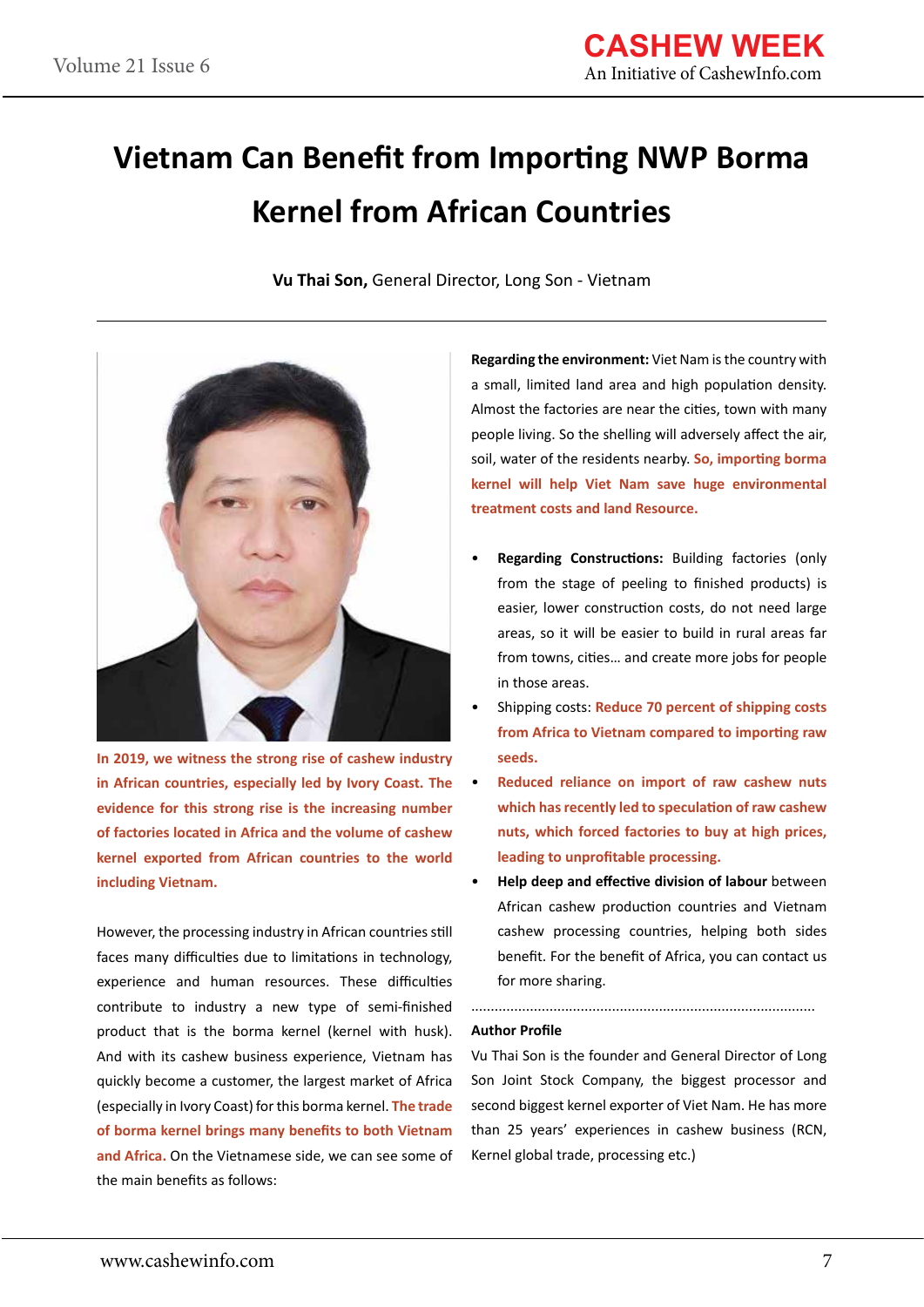### **The Status of Cashew Processing in Africa**

**Cashewinfo Research**

**Summary: In Africa, the overall installed processing capacity is likely to be around 550,000 tons by the end of 2020. But in 2019, the RCN processed locally is estimated in the region of 190,000 and 200,000 tons, of which Cote d'Ivoire accounts for 65,000-70,000 tons, followed by Mozambique at around 50,000 tons and Nigeria processed in excess of 25,000 tons.**

#### **BENIN**

- In Benin, there are about nine cashew processing factories having an installed processing capacity of 43,500 tons. However, the operating capacity is less than 50 percent at around 20,000 tons (approximately). In 2019, Benin is estimated to produce 140,000 tons of RCN.
- ETG (Export Trading Group) is currently setting up a processing facility in Benin with an installed capacity of 7500 tons, which is scheduled to be operational by June 2020. Including ETG, the installed cashew processing is likely to increase to 50,750 tons in 2020.

| Company                                    | <b>Installed RCN Capacity (tons)</b> | <b>Contact Details</b><br>(Email id and Phone) |  |
|--------------------------------------------|--------------------------------------|------------------------------------------------|--|
| <b>FLUDOR</b><br>Cana/Bohicon              | 15,000                               | info@fludorbenin.com<br>+229 94787007          |  |
| <b>TOLARO GLOBAL</b><br>Tourou             | 6000                                 | serge@tolaroglobal.com                         |  |
| <b>AFRICA NEGOCE INDUSTRIES</b><br>Djrègbé | 5000                                 | anindustrie@gmail.com<br>+229 95957311         |  |
| <b>AFOKANTAN</b><br>Tchaourou              | 5000                                 | info@afokantan.com<br>josiane@afokantan.com    |  |
| <b>KAKE-5</b><br>Savalou                   | 3000                                 | kake5industry.sa@gmail.com<br>+229 95157941    |  |
| <b>DONGA TREASURES</b><br>Djougou          | 3000                                 | omarbtchane@gmail.com<br>+229 67083479         |  |
| <b>BPS</b><br>Akassato                     | 3000                                 | henrystanly@eisenbps.com<br>+225 97975846      |  |
| <b>LA LUMIERE</b><br>Tchetti               | 2500                                 | lalumieresarl@yahoo.fr<br>+229 95450790        |  |
| <b>NAD &amp; CO</b><br>Badekparou          | 750                                  | tarrafgeor@yahoo.fr<br>+229 97898120           |  |

#### **BURKINA FASO**

- In 2019, Burkina Faso RCN production is estimated at around 90,000 tons. It has 14 cashew processing factories having an installed capacity of 18,000 tons.
- SORTIA-B is planning to increase the cashew processing capacity from the present level of 3000 tons to 5000 tons in the next three years. About 400 tons of cashew kernel is being exported to California/USA.
- ANATRANS sources fair trade, organic and conventional cashews from around 3500 local farmers. It then shells, peels and grades them for export to clients in Europe and the United States.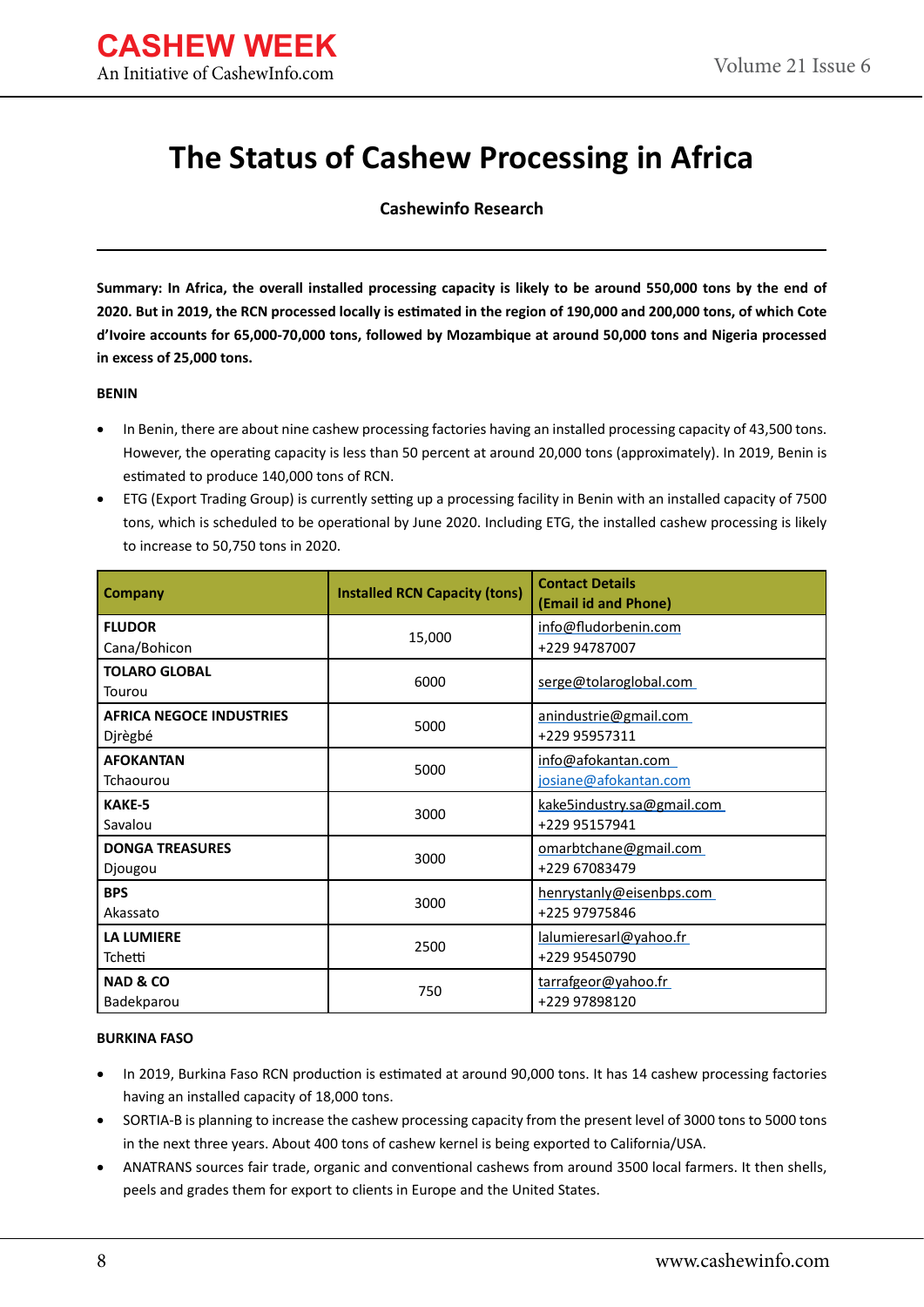ANATRANS has been certified fair trade by FLO-Cert since 2011 and is certified organic by Ecocert. It meets internationally recognised standards, including those set by the International Labour Organisation (ILO). ANATRANS has been an Oiko Credit partner since 2017.

| Company                                                                          | <b>Installed RCN</b><br><b>Capacity (tons)</b> | <b>Contact Details</b><br>(Email id and Phone)                        |
|----------------------------------------------------------------------------------|------------------------------------------------|-----------------------------------------------------------------------|
| <b>ANATRANS</b><br>Bobo Dialaso                                                  | 10,000                                         | harm.anatrans@gmail.com<br>hvoortman@anatrans-bf.com<br>+226 66975265 |
| SOTRIA-B<br><b>BANFORA</b>                                                       | 3,000                                          | burkinacajou@gmail.com<br>+226 70232796, +226 20910995                |
| <b>GEBANA Burkina Faso</b><br>(formerly known as GEBANA Afrique)<br>Bobo Dialaso | 1,500                                          |                                                                       |

#### **Cote d'Ivoire**

- In 2015, the Côte d'Ivoire introduced a relatively high export tax of FCFA 30 per kg of RCN. Since 2016, funds from this tax are used to subsidise the local processing industry at a rate of FCFA 400 per kg of processed cashew kernels and FCFA 150 per kg for unpeeled kernels. The export tax adds to existing export levies (FCFA 10 per kg of RCN) to finance critical sector support functions. An obligation for exporters to reserve at least 15% of their RCN volumes for local processing (Côte d'Ivoire).
- In 2019, the Cote d'Ivoire RCN production is estimated at a new record in the region of 780,000 and 800,000 tons, in the process emerged as world top producer as well as exporter of RCN.
- In 2011, the Cote d'Ivoire processed around less than 10,000 of cashew locally and in 2019, it is estimated to have processed close to 70,000 tons.
- • By the end of 2020, the Cote d'Ivoire cashew processing installed capacity is likely to exceed 200,000 tons. In 2018 and 2019 Cote d'Ivoire has processed in the region of 65,000 and 70,000 of cashew locally.

| <b>Company</b>                                  | <b>Installed RCN Capacity (tons)</b>      | <b>Contact Details</b><br>(Email id and Phone) |
|-------------------------------------------------|-------------------------------------------|------------------------------------------------|
| <b>FMA Industry SAS</b><br><b>KORHOGO</b>       | 10,000                                    | contact@fma-industry.com<br>+225 793788 41     |
| <b>CAJOU DES SAVANES</b><br>(CASA-SA)<br>Bouaké | 5,000                                     | hussain.gilani@casa.ci<br>+225 05950800        |
| <b>KIYO</b><br>Zuenoula                         | 6,000                                     | hussen.kirmani@gmail.com<br>+225 07057070      |
| SITA.SA<br>Odienne                              | 20,000                                    | sitasa06@yahoo.fr<br>+225 076868 37            |
| <b>OLAM</b><br><b>Bouake</b>                    | 2017:20,000<br>2018:20,000<br>2019:20,000 | +225 06727313                                  |
| <b>OLAM</b><br>Dimbokro Djekanu Toumodi complex | 2017:15,000<br>2018:17,000<br>2019:18,000 | +225 06727313                                  |
| <b>CILAGRI</b><br>Abidjan                       | 30,000                                    | niamoutie1@gmail.com                           |
| <b>QUAN THIEN IMEX</b><br>Abidjan, ZI Yopougon  | 10,000                                    | bobby.vo@qtimex.ci<br>+225 21326313/07886809   |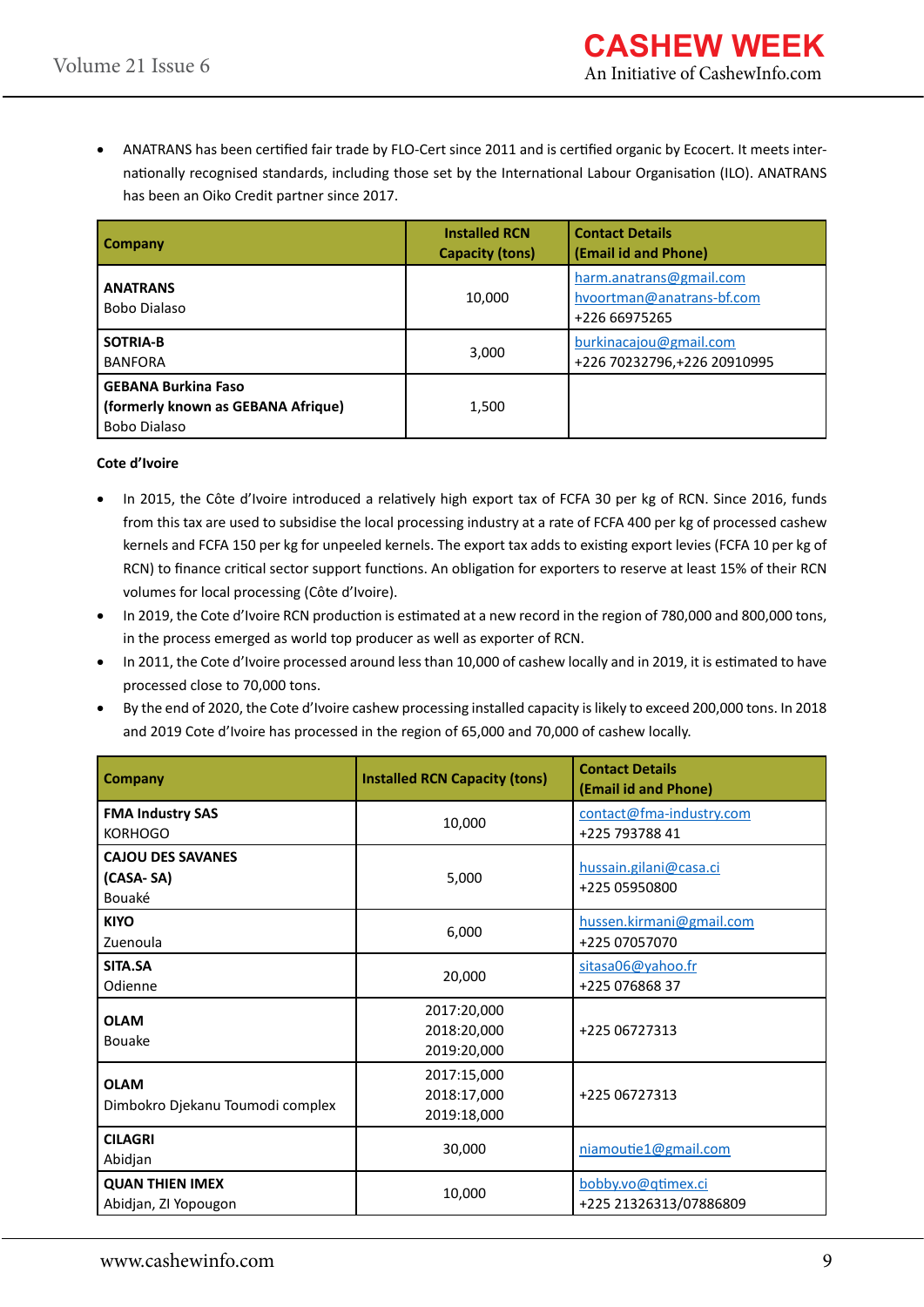### **CASHEW WEEK** An Initiative of CashewInfo.com

| <b>Company</b>                                                  | <b>Installed RCN Capacity (tons)</b> | <b>Contact Details</b><br>(Email id and Phone)  |
|-----------------------------------------------------------------|--------------------------------------|-------------------------------------------------|
| <b>IVOIRIENNE DE NOIX DE CAJOU</b><br>Azaguié                   | 12,000                               | salma@seetarooconsulting.com<br>+225 89709119   |
| <b>AFRIQUE AGRI INDUSTRIES</b><br>Lomo, Gouméré, Near Bondoukou | 7000                                 | daftotal@gmail.com<br>+225 49993338             |
| <b>SOTRAPACI (GROUPE S3C)</b><br>Yopougon                       | 6000                                 | naomais@stnc-ci.com<br>+225 08667566            |
| <b>AFRICA NEGOCE</b><br>Bouaké                                  | 5000                                 | usineafricanegoce@gmail.com<br>+225 07226869    |
| <b>NORD CAJOU</b><br>Seguela                                    | 6000                                 | alfarissiriki@gmail.com<br>+225 07445184        |
| <b>ICN- Ivory Cashew Nuts</b><br>Bouaké                         | 10,000                               | olivier.pezennec@icn.ci<br>+225 86535740        |
| <b>NOVAREA</b><br>Yamoussoukro                                  | 15,000                               | aboubacar.toure@novarea.net<br>+225 08775975    |
| <b>SOBERY</b><br>Bouaké                                         | 5000                                 | didier.coulibaly@sobery-ci.com<br>+225 08515994 |
| <b>AFRICAJOU</b><br>Bondoukou                                   | 2500                                 | diabylucman@gmail.com<br>+225 07093084          |
| <b>AGRO FRONAN</b><br>Katiola, Fronan                           | 3000                                 | ayepa.charles@yahoo.fr<br>+225 58581144         |

#### **GHANA**

- In Ghana, two major cashew processors USIBRAS Ghana Ltd (installed capacity of 35,000 tons) and Rajkumar Impex Ghana Ltd., with installed capacity of 15,000 tons have stopped their operations citing lack of raw materials to process.
- Now, very few factories are operating in Ghana; at present with overall installed processing capacity of less than 10,000 tons.
- • Kona Agro processing has partnered with Maxwell foods and is planning to increase its installed capacity from 2500 to 10,000 MT over a four-year period.
- • In 2019, Ghana's RCN production is estimated at 110,000 tons.

| Company                                                    | <b>Installed RCN</b><br><b>Capacity (tons)</b> | <b>Contact Details</b><br>(Email id and Phone)                                    |
|------------------------------------------------------------|------------------------------------------------|-----------------------------------------------------------------------------------|
| Mim Cashew & Agricultural Products Ltd<br>Bonkoni          | 4500                                           | matthew@mimcashew.com<br>+233 285331675                                           |
| <b>Kona Agro Processing</b><br>Accra                       | 2500                                           | Taylorraymond@hotmail.com<br>Kwabenat@yahoo.com<br>+233 504229559 /+233 244272299 |
| <b>Gensap Ventures</b><br>Sunyani, Bono Region             | 500                                            | Gnsarp123@hotmail.com<br>+233 285331675                                           |
| Winker Investments Ltd.<br>Mobole Ningo, Prampram District | 500                                            | niismith@winkerghana.com<br>+233 207211341                                        |
| Nafana Agro-Processing Co. Ltd.<br>Sampa                   | 500                                            | Joseph.d.obah@gmail.com, info@nafa-<br>naagro.com<br>+233 549047595               |
| <b>Nimdee Hyeren Company Limited</b><br>Jaman North        | 500                                            | ckkumah@gmail.com<br>+233 24230399602                                             |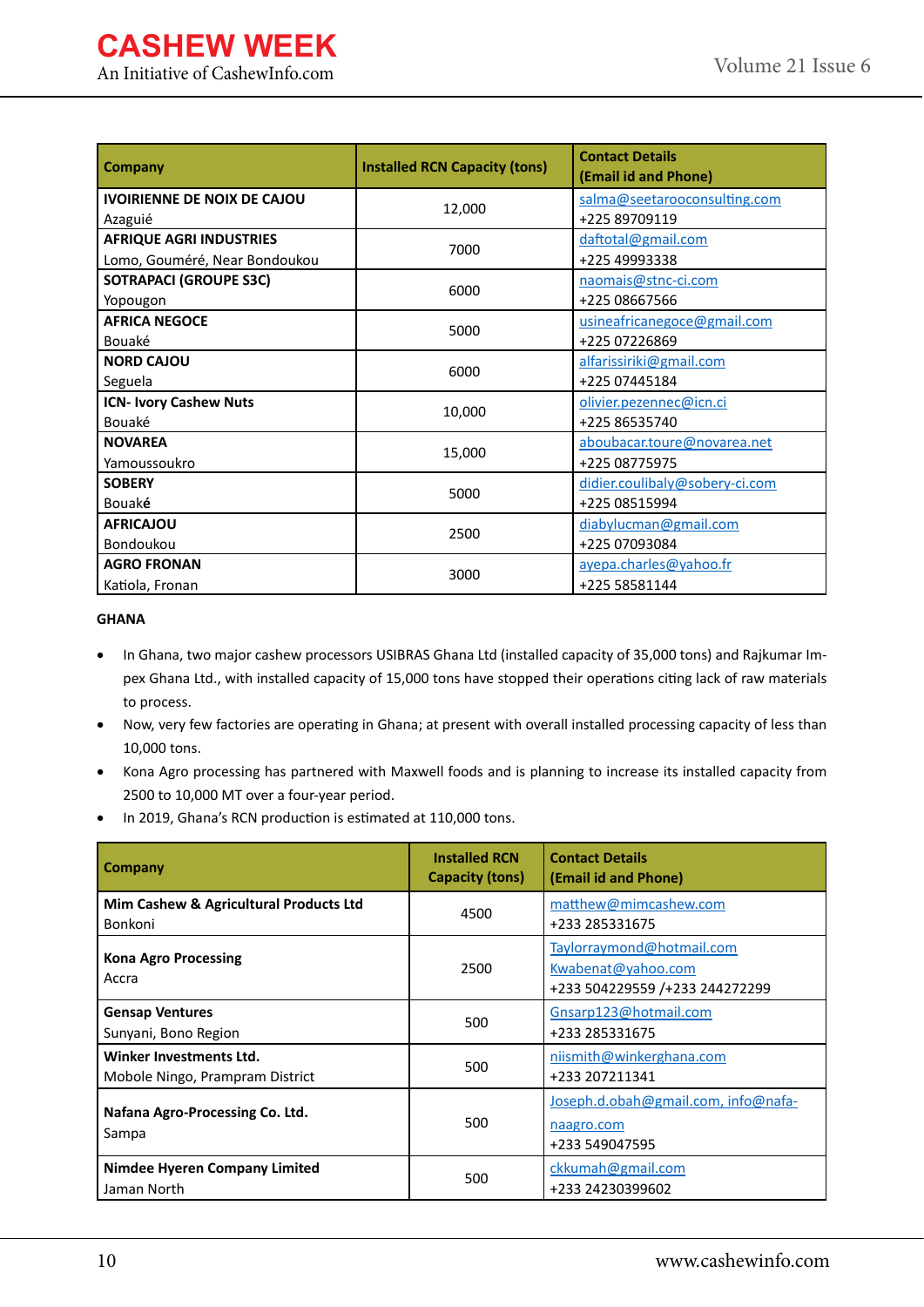#### **Mozambique**

- • Mozambique is by far the African country with the highest utilization rate. The Government has imposed a levy of 18 percent on export of raw cashew and has provided protection to Mozambican cashew processors. In addition, before opening the export of RCN, there is privilege of the right to supply raw cashew material to national industry.
- The country has observed a major expansion in local processing, from 3000 Ton in 2003 to 110, 000 Ton in 2018. In total, there are 17 processing plants.
- • Condor started its operations in Cashew since 2004 with the opening of the Nametil Factory. In 2008, the Condor opened its second factory in the outskirts of Nampula and in 2018 the third factory was inaugurated. The combined installed RCN processing is 25,000 per annum.
- The main markets are the EU, USA and the Middle East (especially for broken grades). Condor nuts are sold worldwide under the Zambique brand.

| <b>Company</b>                      | <b>Installed RCN Capacity (tons)</b> | <b>Contact Details</b><br>(Email id and Phone) |  |
|-------------------------------------|--------------------------------------|------------------------------------------------|--|
| <b>Condor Nuts</b><br>Anchilo       | 10,000                               | condornpl@teledata.mz<br>+258 826015560        |  |
| <b>Condor Caju</b><br>Nametil       | 10,000                               | condornpl@teledata.mz<br>+258 826015560        |  |
| Olam Moç.<br>Monapo                 | 13,500                               |                                                |  |
| Olam<br>Angoche                     | 2000                                 | +225 06727313                                  |  |
| Olam<br>Mogincual                   | 500                                  |                                                |  |
| Caju Ilha<br>Lumbo-Ilha Moç         | 4500                                 | myagafar@agtmz.com<br>+258 826012400           |  |
| Caju Ilha<br>Angoche                | 4500                                 | myagafar@agtmz.com<br>+258 826012400           |  |
| Oziva Caju<br>Mogincual             |                                      | 846034967                                      |  |
| <b>Indo Africa</b><br>Mecua-Meconta | 2000                                 | shuj22@yahoo.com<br>+258 826700620             |  |
| Korosho<br>Chiure-Cabo Delg.        | 5000                                 |                                                |  |
| Korosho<br>Nampula                  | 7000                                 |                                                |  |
| <b>MOCAJU</b><br>Murrupula          | 3000                                 | ajit@metl.net<br>+258 846359059                |  |
| <b>EMAJU</b><br>Monapo              |                                      | else_marie@gmail.com<br>+258 872249773         |  |
| <b>ADPP</b><br><b>ITOCULO</b>       |                                      | cajito@tdm.co.mz<br>+258 864749131             |  |
| <b>SUNNY M.I</b><br><b>REX</b>      | 10,000                               | caetano.bernardo@gmail.com<br>+258 842999808   |  |
| Gowri Shankar, Lda.<br>Liupo        |                                      | eugeniodelima7@gmail.com<br>+258 848098272     |  |
| <b>Condor Anacardia</b><br>Macia    | 5000                                 | condornpl@teledata.mz<br>+258 826015560        |  |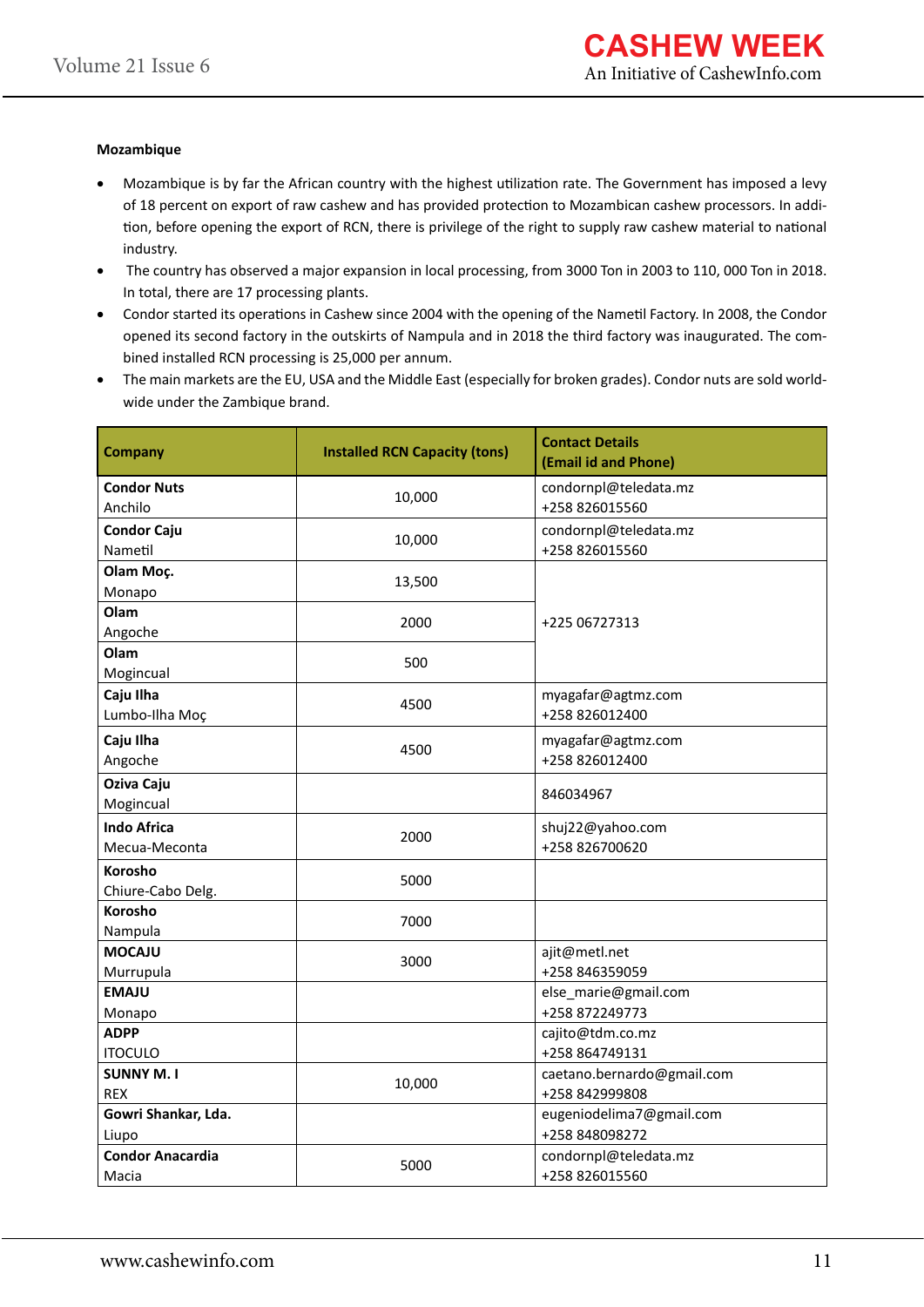#### **RCN processed by Olam in Mozambique during 2017 to 2019**

| <b>City</b> | <b>RCN Processed (tons)</b>           |
|-------------|---------------------------------------|
| Monapo      | 2017:9600<br>2018:10,928<br>2019:9800 |
| Mogincual   | 2017:1100<br>2018:500<br>2019:710     |
| Angoche     | 2017:1770<br>2018: ,991<br>2019:2000  |

#### **ETG in Cashew Processing**

- ETG (Export Trading Group) is present in over 25 countries in Africa. Currently has plants for processing in East African countries of Tanzania and Mozambique, having a combined annual cashew processing capacity of 25,000 tons.
- • ETG is currently setting up a processing facility in Benin with an installed capacity of 7500 tons which scheduled to be operational by June 2020.
- ETG exports its processed cashew to various countries including USA, Canada, UK, Europe, Middle East, Japan and other countries under the brand name "KOROSHO".

#### **NIGERIA**

- In 2019, the Nigeria RCN production was estimated in the region of 230,000 to 240,000 tons. Vietnam is the largest RCN importer from Nigeria where in 2019 having accounted for 157,000 tons, which is more than two-third of the total Nigerian production.
- In Nigeria, the total cashew installed capacity is about 48,000 tons. Olam and Valency are the two top cashew processors and Huxley is slowly emerging as the third largest processor.

| Company                                            | <b>Installed RCN</b><br><b>Capacity (tons)</b> | <b>Contact Details</b><br>(Email id and Phone)     |
|----------------------------------------------------|------------------------------------------------|----------------------------------------------------|
| Olam<br>Illorin                                    | 2017:4500<br>2018:6000<br>2019:12,000          | +225 06727313                                      |
| <b>VALENCY Cashew Processing Ltd</b><br>Ogun State | 12,000                                         | arvind@valencyinternational.com<br>+234 9070060300 |
| <b>Huxley Industries Ltd</b><br>Lagos              | 12,000                                         | satya@huxleyglobal.co.uk<br>+234 8027099999        |
| <b>Abod Success Inv. Ltd</b><br>Ogun State         | 2500                                           | Tunde@abodsuccess.com.ng<br>+234 8038282779        |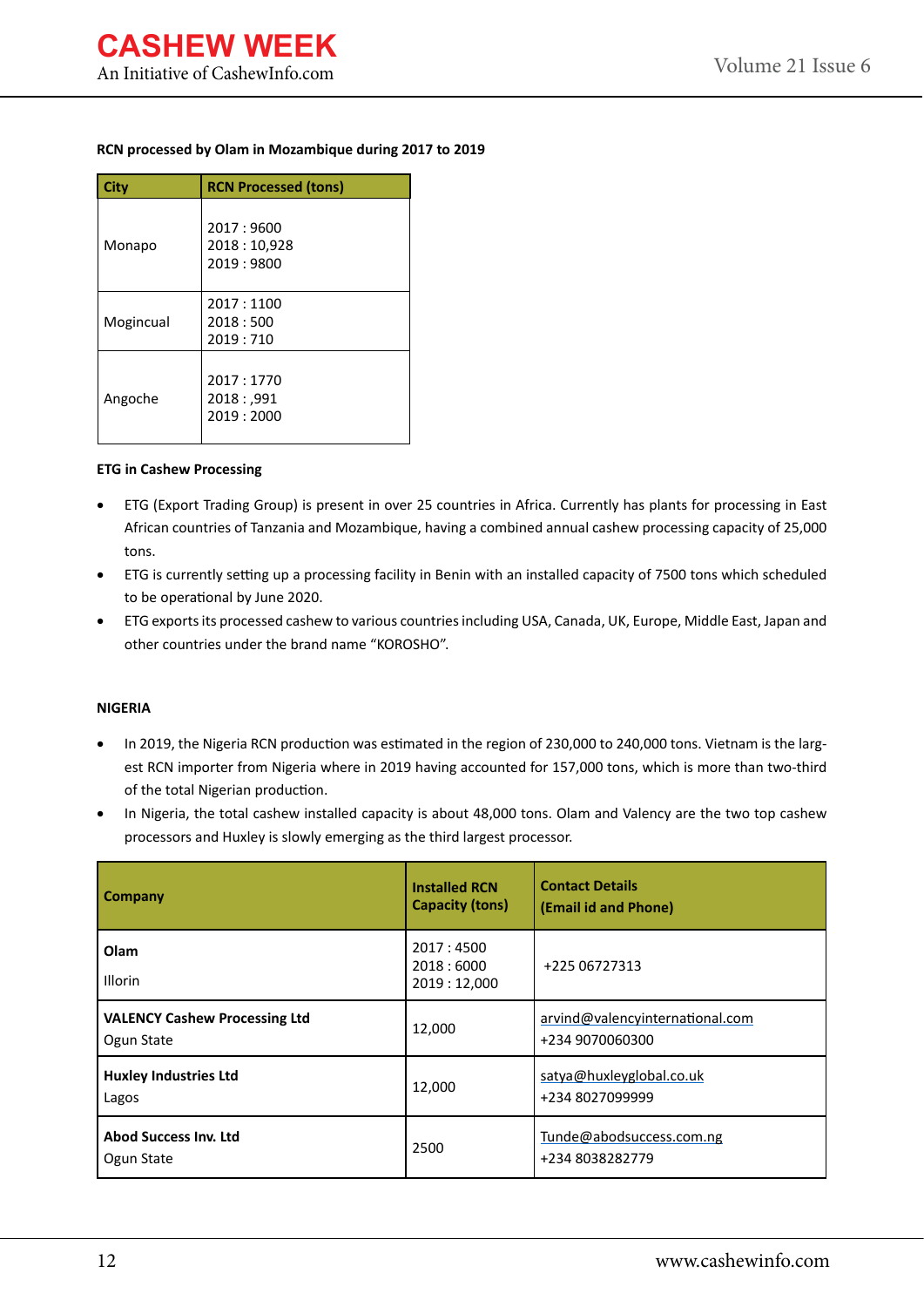#### **SENEGAL, GAMBIA and GUINEA BISSAU**

- The combined RCN production of SEGABI (short form) is estimated at around 250,000 to 260,000 tons in 2019. Guinea Bissau alone accounts for 190,000 to 200,000 tons.
- The combined installed cashew processing capacity in SEBAGI in 2019 is estimated well over 38,000 tons, in which Bissau alone accounts for 29,000-30,000 tons. But the actual processing is estimated about 12,000-13,000 tons. Here also Bissau accounts for nearly two-third of the processed cashews.
- In Bissau, some of the medium scale cashew processing factories are Arrey Africa SARL and West African Cashews.
- Senegal is having a cashew processing capacity is over 5000 tons. Cajou Casamance is the largest cashew processing factory having an installed capacity of over 1000 tons. Okio Credit provides working capital for the company to process cashews. SCPL Cajou, comes next, which sells under the brand name DeliCajou, with installed capacity of 600-700 tons.

#### **TANZANIA**

In Tanzania, the current cashew processing installed capacity in around 48,000 tons. During 2018-19 and 2019-20 season, the Tanzanian RCN production is estimated around 225,000 tons. But the actual cashew processed locally is estimated at less than 15,000 tons.

#### **TOGO**

- Togo is estimated to produce about 24,000 tons of RCN in 2019 and is planning to increase the production in excess of 30,000 tons in the next few years.
- The Swiss Investment Company responsAbility made their first investment in Togo in Cajou Espoir. The first container of processed cashews was exported to Europe in 2010 and started exporting kernels to US in 2012. In 2019, the Togo's cashew kernel exports are estimated around 500 tons, of which 75 percent to Europe and 25 percent to USA.
- Togo has also adopted a tax on cashew exports, baptized Cashew Nuts Tax (PNC). The tax which was established in line with a decree issued on October 3, 2018, amounts to CFA40 per kg of raw nuts and CFA5 for processed nuts.

| <b>Company</b>                       | <b>Installed RCN Capacity (tons)</b> | <b>Contact Details (Email id and Phone)</b> |  |
|--------------------------------------|--------------------------------------|---------------------------------------------|--|
| Cajou Espoir<br><b>Tchamba</b>       | 3000                                 | info@cajouespoir.com<br>+228 90 04 59 14    |  |
| Cajou Espoir Blitta<br><b>Bilita</b> | 3000                                 | info@cajouespoir.com                        |  |
| Cajou du Centre<br>Lome              | 4500                                 | +228 90 04 00 66                            |  |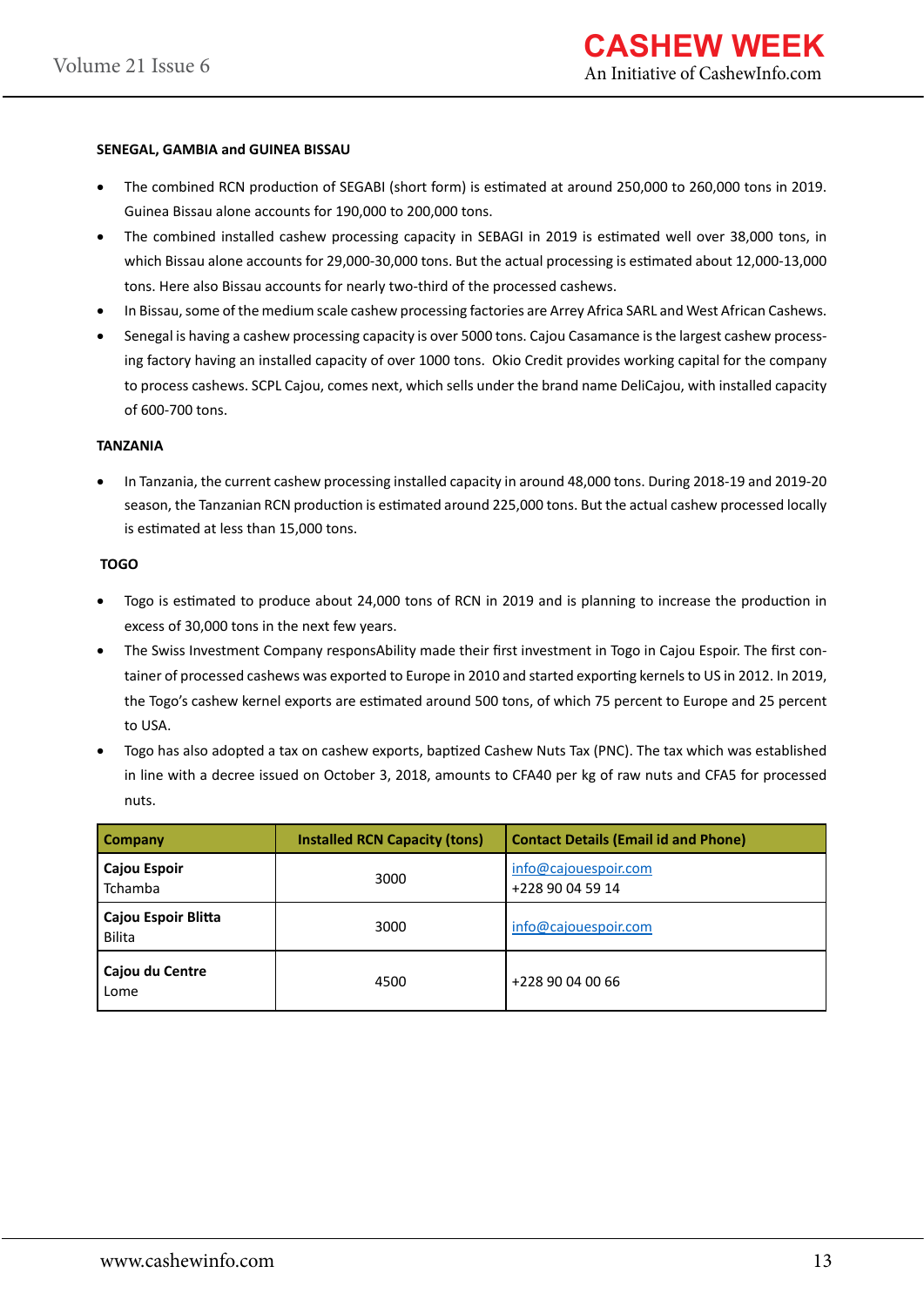

### **Cashew Processing in Mozambique: Critical Success Factors**

 **Ilidio Bande,** National Director at INCAJU, IP



Located in the South-eastern part of Africa, Mozambique is one of the fastest growing economies, bordered by Swaziland, Zambia, South Africa, Tanzania, Zimbabwe and Malawi. Its long Indian Ocean coastline position serves as a gateway to global markets for some of these neighbouring landlocked countries.

In Mozambique, cashew nut is the main source of income for over 1.4 million smallholders, representing up to 70 percent of their revenue. The national cashew orchard comprises of ~40 million cashew trees, correspondent to 778 thousand Ha. Cashew trees are distributed along the coastline, which spans over 2470 km. There are nine provinces that are major producers, namely Nampula,

Cabo Delgado, Zambezia, Inhambane, Gaza, Manica, Sofala, Maputo and Niassa.

Cashew subsector is one among the main contributors in export earnings from Mozambique. For example, from 2014-2019, the industry exported almost 40 thousand tons of cashew kernels and earned US \$ 250 million. The United States of America and Europe remain the preferred destination for processed kernels from Mozambique. With regard to the export of raw cashew nuts, a total of 160 thousand tons were exported, generating over US \$ 240 million. India and Vietnam are the major buyers of raw cashew nuts from Mozambique.

Mozambique is by far the African country with the highest utilization rate. This relative advantage of the Mozambican processor is a result of the protection provided by the Government through the application export of raw cashew subject to 18 percent tax. In addition, before opening the export of RCN, there is privilege of the right to supply raw cashew material to national industry.

Due to the seasonality of the crop, processors require large amounts of liquidity during the harvest season to buy and store an entire year's stock of raw material for processing. In response INCAJU, IP created in 2000 guarantee fund, where the fund supports up to 80 percent financing. The fund is a risk-sharing system aiming to finance the acquisition of cashew raw material, establishment processing plants and purchase equipment.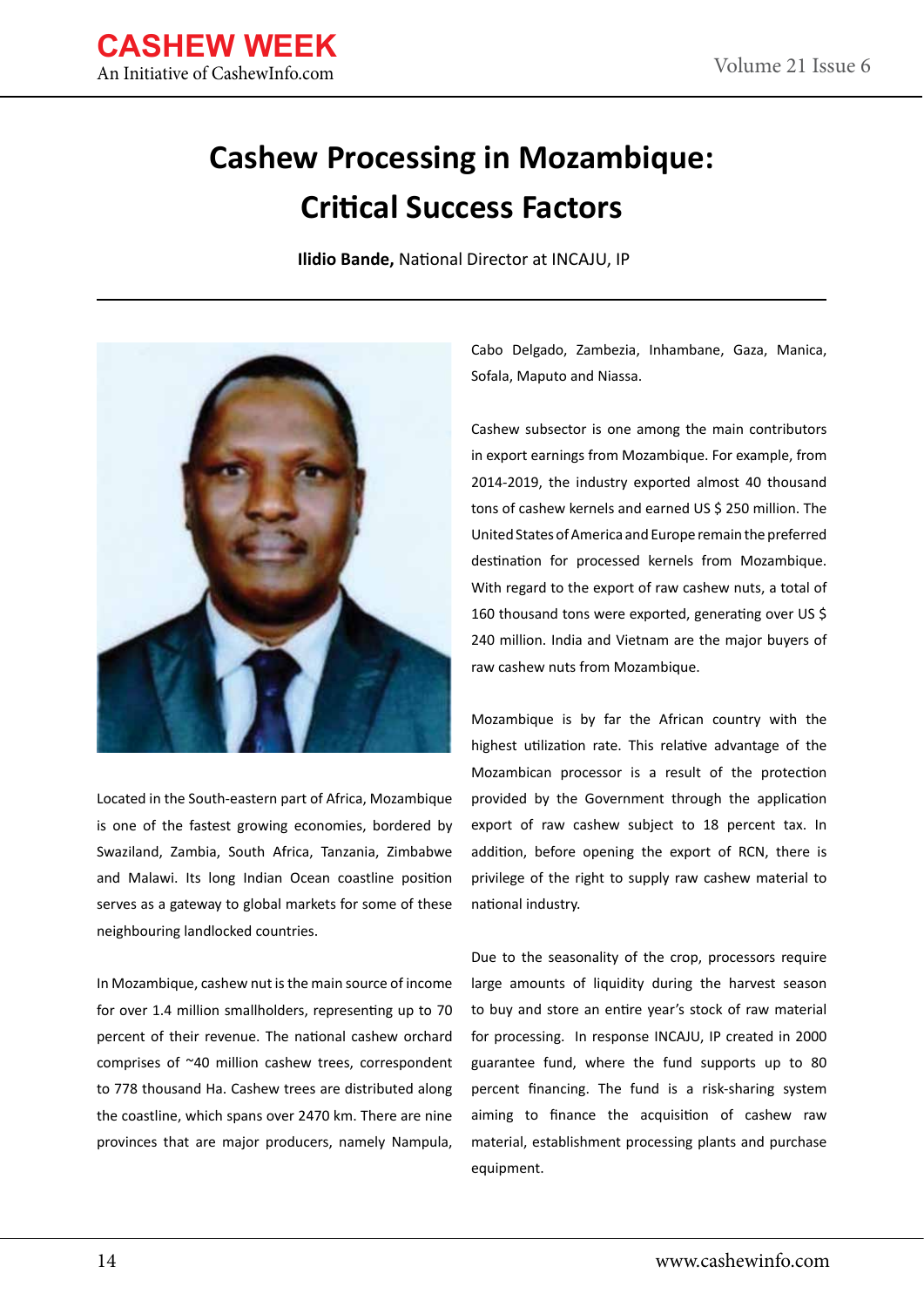

During the last five years, the average RCN farm gate price was 1 USD/kg. In order to ensure price transparency and reducing asymmetric information the Government introduced the reference farm gate price. For this season the farm gate price set was at 34 Meticals/kg the parity price was 45 Meticals/kg.

The country has created a robust processing industry. In recent years, processors invested in automatization, mixing of manual and mechanical technologies to achieve a better balance between the need to create employment, increase capacity and reduce costs based on a more stable workforce. As a result, the country has observed a major expansion in local processing, from 3,000 tons in 2003 to 110,000 tons in 2018. In total, there are 17 processing plants employing nearly 17,000 people, from which 10,000 are women's.

The average processed price exported during the last five (5) years was 7,000 tons. More than 50 percent of processed kernel were exported to USA, the remaining to EUROPE. The average price was 6.5 USD/kg. The government body is considering suggestions with regards to the 'premium' for single origin in-situ processed raw cashews.

As a final remark, to enhance business with worldwide cashew stakeholders we propose the following solutions:

• Building a strong reputational image by increasing

domestic processing

- Ongoing market intelligence and development in local and foreign markets
- Encouraging innovation through value chain funded for new product development and differentiation
- Engaging in partnership, especially in research, crop managing, processing, equipment and packaging
- Piloting a feasibility study to assess the cost and benefits associated with processing cashew byproducts, and evaluate the economic and social effects of value adding in Mozambique
- Attract investment in cashew industry prioritizing domestic processing, food safety standards, and traceability.
- Join forces aiming to provide information about global market trends and technological innovations.
- Provide an assistance and advocacy for the stakeholders in order to strengthen cashew business environment and industry sustainability.

..........................................................................................

#### **Authors Profile**

Ilídio Afonso José Bande, National Director at INCAJU IP. He is an Agronomist, working on the Agriculture Sector for almost 30 years.

In 2016, Mr Ilidio Bande was appointed as National Director at INCAJU. Recently, he was directly involved on the development of the Institutional Policy Reform which will contribute to improve the performance and competitiveness of the Cashew Subsector in Mozambique.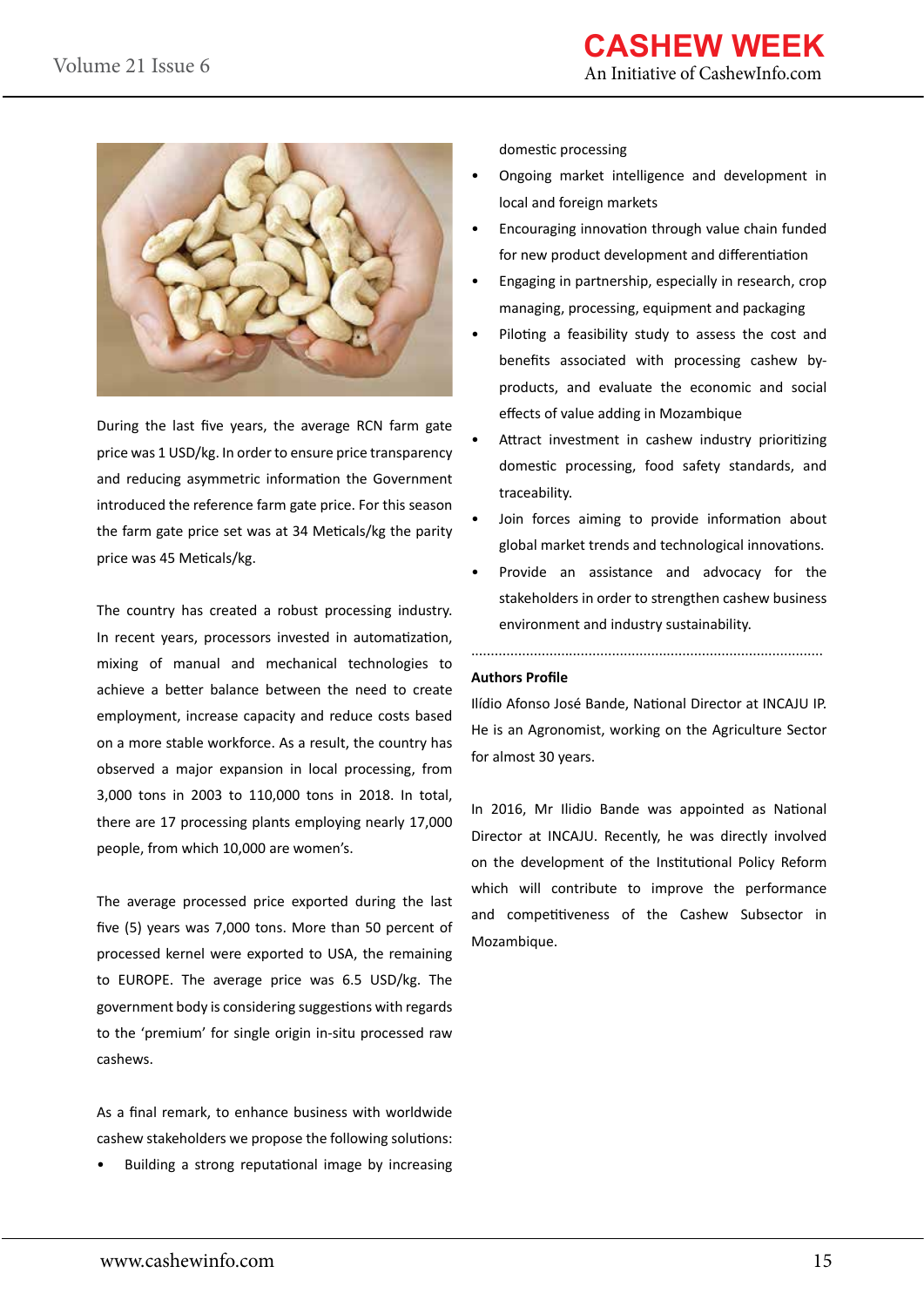### **The Spectacular Growth of Cashewnut Kernels in European Countries Over the Years**

**Kees Blokland,** Director of Global Trading & Agency BV, Netherlands





The overall growth of cashew imports in to the EU since 2015 is spectacular, except for the year 2018, where the growth has been negative in 2018.

The price increase of cashews that started during the 2016/2017 season only hit the shelf prices hard during 2018 which caused the shrinking of the market size.

As the shelf price for the consumer was up quite a bit, the consumption has slowed down. It shows the vulnerability of the cashew market, which will remain volatile and sensitive and really moves on crop volume being in balance (or not) vs the market demand.

| Year |         | Imports EU Growth in mTon in % |          |
|------|---------|--------------------------------|----------|
| 2015 | 170.277 |                                |          |
| 2016 | 178.622 | 8.344                          | 4,90%    |
| 2017 | 187.945 | 9.324                          | 5,20%    |
| 2018 | 178.324 | $-9.621$                       | $-5,10%$ |
| 2019 | 196.025 | 17.701                         | 9,90%    |
| 2020 | 209.123 | 13.099                         | 6,70%    |

| Country 2015          |                     | 2016 | 2017                | 2018      | 2019        | <b>Grand Total</b> |
|-----------------------|---------------------|------|---------------------|-----------|-------------|--------------------|
| Africa                | 3,774.80 5,137.00   |      | 3,516.50            | 4,480.90  | 8,492.93    | 25,402.13          |
| India &<br>Vietnam    | 85,250.80 87,892.90 |      | 94,689.60 93,516.80 |           | 1,23,696.23 | 4.85.046.33        |
| Grand<br><b>Total</b> | 89.025.60 93.029.90 |      | 98.206.10           | 97,997.70 | 1,32,189.15 | 5.10.448.45        |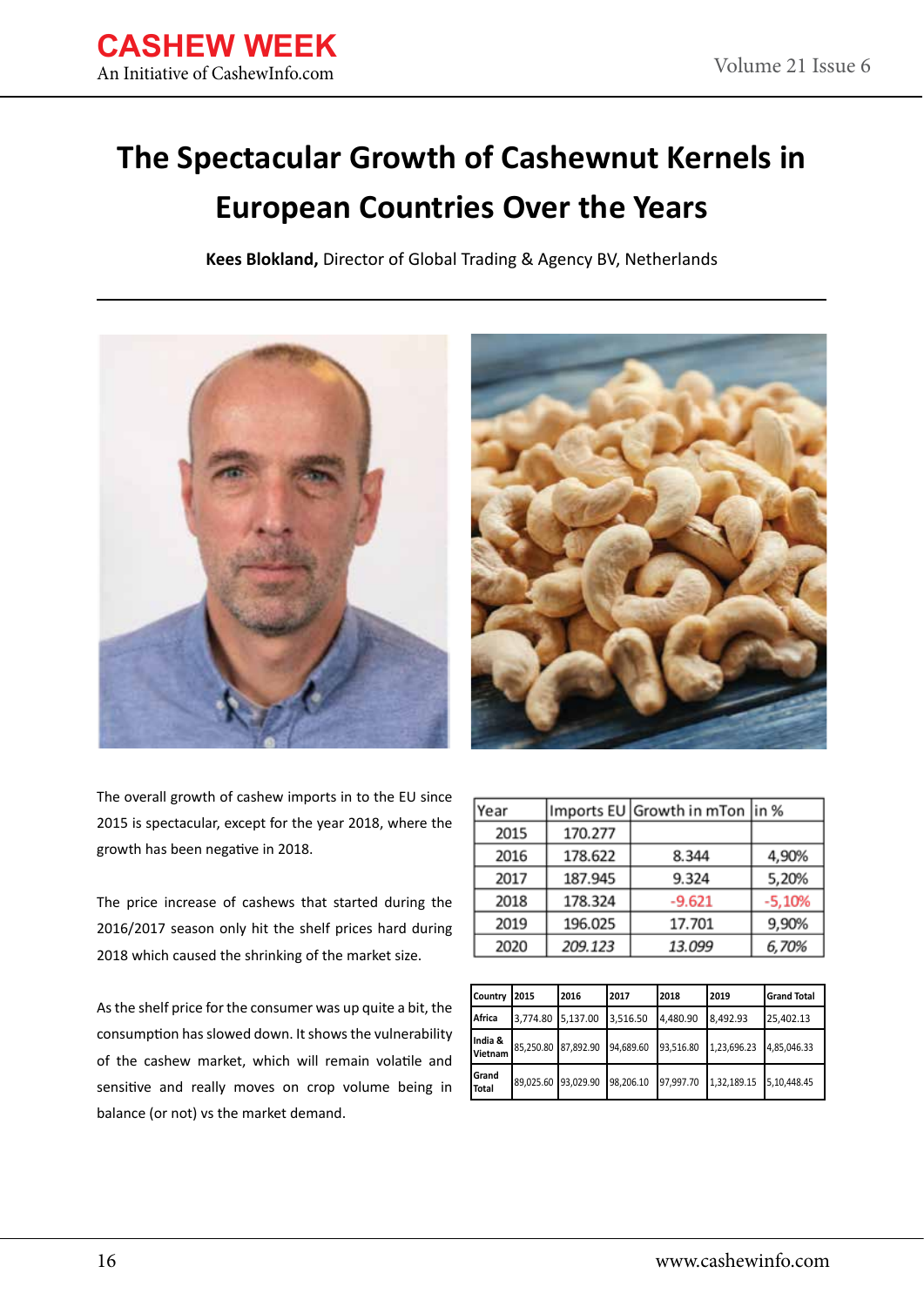| <b>Countries</b>    | 2014      | 2015        | 2016        | 2017                     | 2018        | 2019        | <b>Grand Total</b> |
|---------------------|-----------|-------------|-------------|--------------------------|-------------|-------------|--------------------|
| Austria             | 201.10    | 239.30      | 315.70      | 85.80                    | 243.80      | 641.20      | 1,726.90           |
| Belgium             | 3,755.60  | 3,824.10    | 3,430.80    | 3,983.70                 | 5,128.80    | 7,274.70    | 27,397.70          |
| <b>Bulgaria</b>     | 593.30    | 622.60      | 449.50      | 430.30                   | 548.90      | 626.70      | 3,271.30           |
| Croatia             | 70.30     | 60.60       | 93.20       | 67.20                    | 84.90       | 140.50      | 516.70             |
| Cyprus              | 176.00    | 146.70      | 116.30      | 109.40                   | 126.00      | 145.70      | 820.10             |
| Czechia             | 555.10    | 568.10      | 317.00      | 444.30                   | 385.10      | 522.40      | 2,792.00           |
| Denmark             | 387.90    | 360.80      | 445.60      | 364.60                   | 487.70      | 412.90      | 2,459.50           |
| Estonia             | 108.80    | 290.20      | 433.10      | 262.20                   | 270.20      | 238.40      | 1,602.90           |
| Finland             | 305.60    | 220.90      | 267.20      | 176.00                   | 185.70      | 214.80      | 1,370.20           |
| France              | 5,741.60  | 5,335.70    | 5,337.00    | 5,523.90                 | 6,062.20    | 6,721.20    | 34,721.60          |
| Germany             | 12,752.50 | 17,385.00   | 22,749.60   | 26,686.20                | 23,786.90   | 32,095.70   | 1,35,455.90        |
| Greece              | 1,863.30  | 1,490.10    | 1,477.80    | 1,162.20                 | 1,420.20    | 1,835.00    | 9,248.60           |
| Hungary             | 286.20    | 238.50      | 238.40      | 190.80                   | 320.30      | 273.60      | 1,547.80           |
| Ireland             |           |             |             | 0.60                     | 48.40       | 67.70       | 116.70             |
| Italy               | 6,131.90  | 5,924.40    | 6,438.70    | 5,763.70                 | 7,144.10    | 8,752.80    | 40,155.60          |
| Latvia              | 231.80    | 111.10      | 124.60      | 150.40                   | 129.50      | 165.10      | 912.50             |
| Lithuania           | 947.90    | 1,002.10    | 820.60      | 809.30                   | 930.10      | 1,531.50    | 6,041.50           |
| Luxembourg          | 81.50     | 84.50       | 429.90      | $\overline{\phantom{a}}$ | 55.20       | 184.50      | 835.60             |
| Malta               | 58.40     | 27.40       | 20.80       |                          | 10.90       | 31.80       | 149.30             |
| Netherlands         | 41,206.30 | 44,809.40   | 44,146.50   | 44,368.60                | 39,674.20   | 40,536.40   | 2,54,741.40        |
| Poland              | 876.30    | 1,134.40    | 1,126.80    | 909.50                   | 936.40      | 1,567.00    | 6,550.40           |
| Portugal            | 398.30    | 429.80      | 524.40      | 476.60                   | 572.00      | 743.80      | 3,144.90           |
| Romania             | 240.20    | 111.50      | 171.20      | 15.90                    | 78.60       | 185.20      | 802.60             |
| Slovakia            | 35.20     | 1.30        | 0.50        | 0.40                     | 67.10       | 41.70       | 146.20             |
| Slovenia            | 0.60      | 0.40        | 0.40        |                          | 0.50        | 63.60       | 65.50              |
| Spain               | 3,291.40  | 3,800.10    | 3,011.10    | 4,216.40                 | 5,704.20    | 7,178.40    | 27,201.60          |
| Sweden              | 1,238.20  | 1,168.70    | 1,415.20    | 1,119.80                 | 1,515.70    | 1,621.80    | 8,079.40           |
| United King-<br>dom | 13,977.40 | 16,224.20   | 16,663.30   | 17,081.60                | 16,716.90   | 17,018.20   | 97,681.60          |
| <b>Grand Total</b>  | 95,512.70 | 1,05,611.90 | 1,10,565.20 | 1,14,399.40              | 1,12,634.50 | 1,30,832.30 | 6,69,556.00        |

**Country-Wise Import (For 2019, figures mentioned are from Jan to Oct) – QTY in tons**

The year 2019 has witnessed the strongest growth in the past 5 years and would one expect the market to continue to grow, the only question is at what percentage will it grow? Should one have to take an average of the three (3) positive growth years, this comes to 6-7 percent, slightly at a slower pace than the 2019 increase and one can expect 2020 EU imports to climb to approx. 209,000 tons of kernels.

In the last decade, WW320 average price ranges from USD 3.22 to 5.02 per lbs. The highest average price was observed

in 2017; in 2019 ww320 averages USD 3.63 per lb.

The million-dollar question is: will the world wide crops of Cashews grow sufficiently as well and will the Raw Cashew Nuts (RCN) be at the right destinations for processing in time to cater for the increasing demand for cashew kernels?

Generally, Cashews are the most favorable nut for single consumption and nuts in general are more and more considered as healthy food. Trends that are seen in the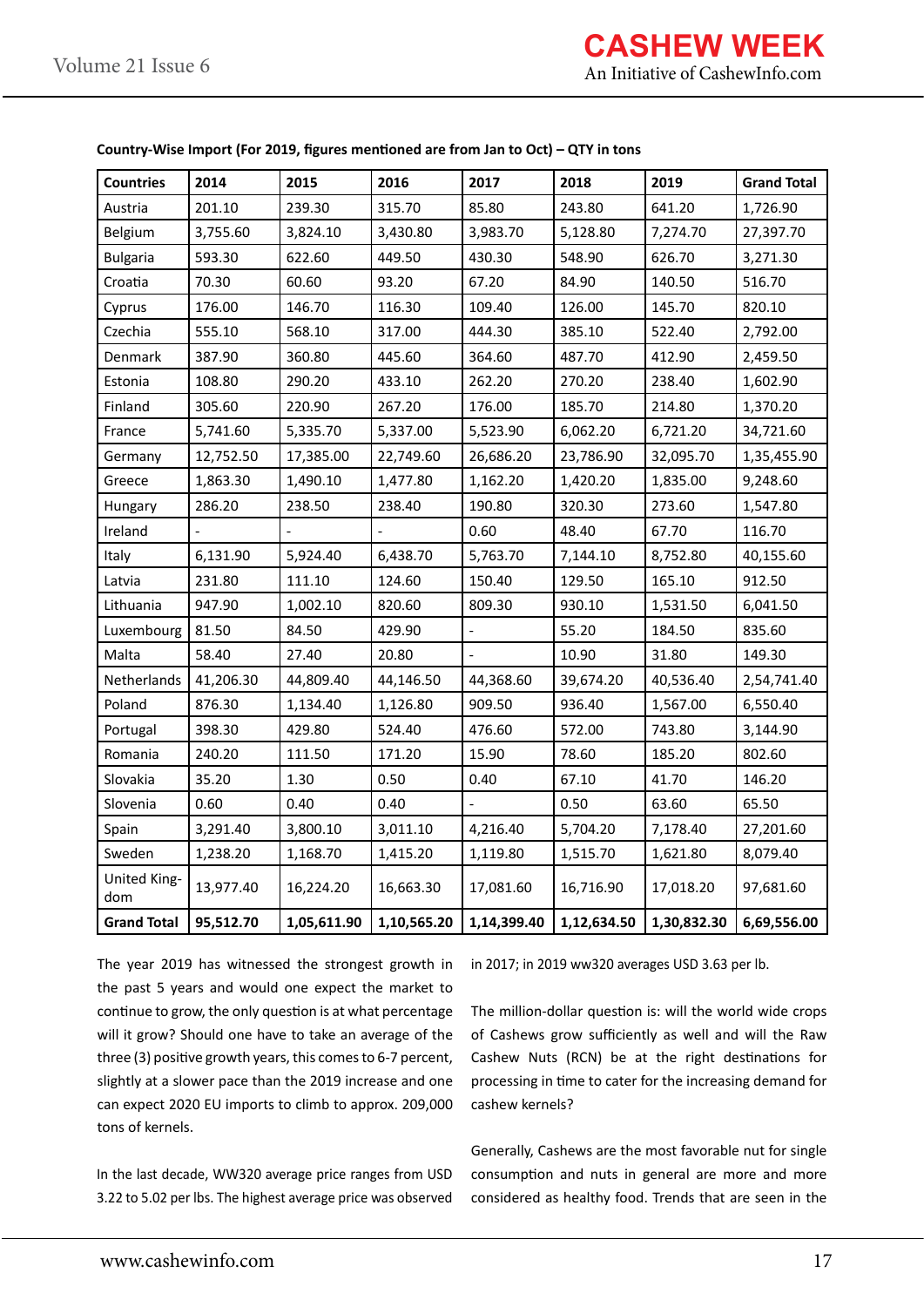An Initiative of CashewInfo.com

past 12-24 months are:

- Cashew pieces are used to make cheese & butters, feeding into the vegan diet, that many embrace these days.
- Cashews being organic, which is a strong growth market, even though it is still niche. Demand for natural products (super foods, etc.) has shown strong growth and since cashews have had some form of heating during the process, raw cashews are in fact a delicacy.
- More demand for cashews in the industrial market.
- Stronger focus on African processing of cashews.
	- a. What impact does it have on social life of the farmers & employees (requiring for example SEDEX certification) and environment.
	- b. A call for more transparency in the supply chain and a request for analysis on -for example- the CO2 footprint of African cashews processed in Asia.
	- c. Story telling on cashews seems to gain some momentum.

The question is if this is a trend and therefore potentially a turn around in the cashew industry, since a cashew with a good story may cost a bit more than a cashew without a story.

In the below charts you see the cashew price movement for WW320 in the past five (5) years, as well as the exchange rate of the past five (5) years. EU being a Euro country, the strengthening of the US dollar has had an impact too. So to analyze the real price impact is always a combination of the US dollar prices and the EURO/USD exchange rate for that period when we take Euro prices on the shelf.





Maybe another point that needs to be considered: will the EU imports beat the US imports?

America shows import growth too, but our observation is that the current lower prices have not reached the consumer to the full extent.

With the increasing almond prices, almond consumption does not grow while cashew consumption is increasing so the appetite for cashewnut kernels is there and has potential to grow again on the back of the lower market prices.

All in all, the cashew market must be expected to be vibrant and active for the 2020 season and beyond.

..........................................................................................

#### **Authors Profile**

Kees Blokland is a Director of Global Trading & Agency BV in the Netherlands. Global Trading & Agency BV is a broker in all kinds of tree nuts and dried fruits. We have a strong reputation, being trustworthy and experienced nut brokers in the international market ever since. Our strong expertise is in cashew nut kernels and macadamias.

I was involved in the founding of the ACA (African Cashew Alliance), am ambassador for the INC and arbiter of the Dutch Dried Fruit Association.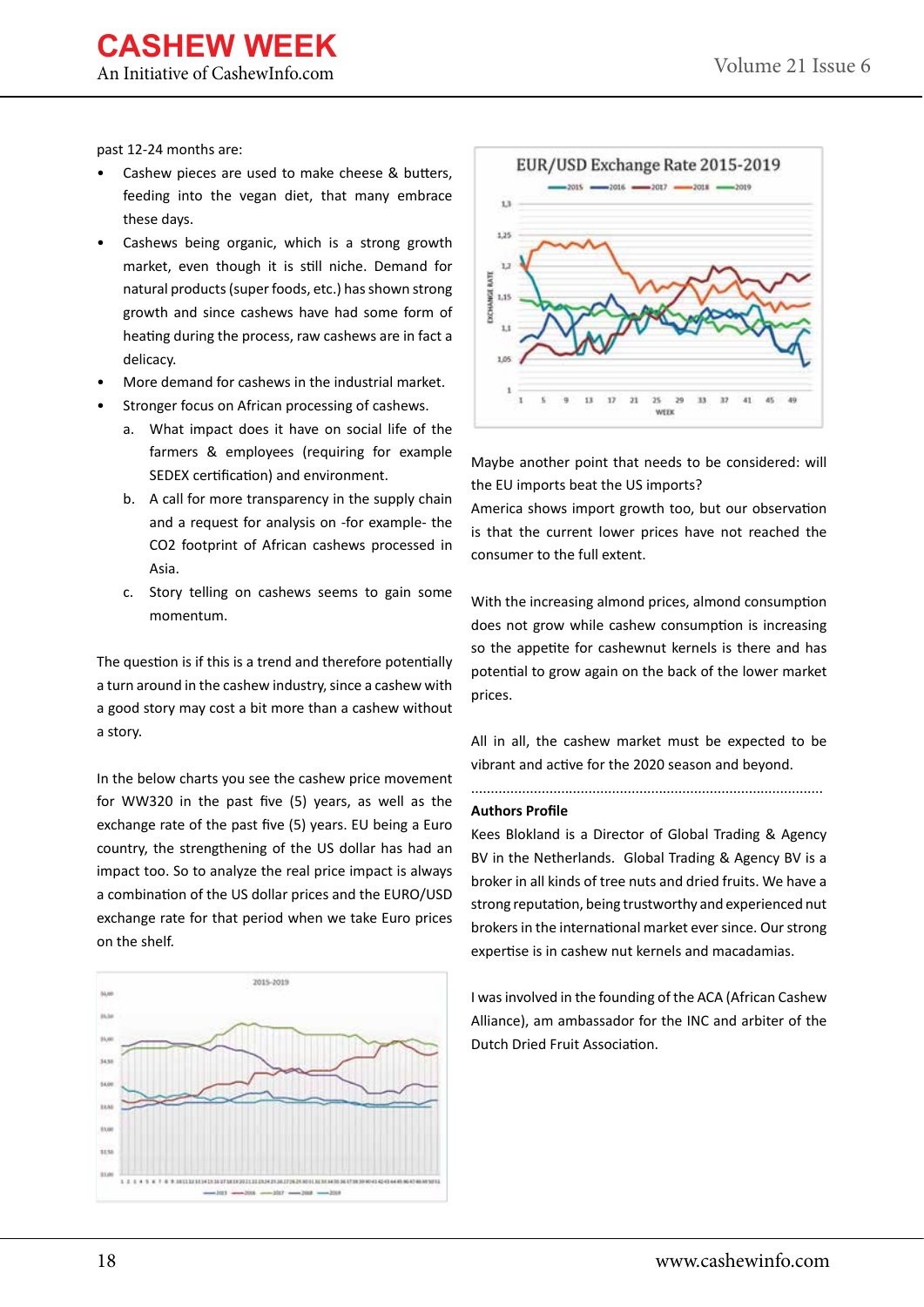# **What's New in FSMA: Food Safety Dashboard to Track FSMA Progress**

**Bob Bouer,** President, AFI



The U.S. Food and Drug Administration (FDA) recently established a Food Safety Dashboard, designed to track the impact of the seven foundational rules of the FDA Food Safety Modernization Act (FSMA). The seven rules are:

- Preventive Controls for Human Food
- Preventive Controls for Animal Feed
- Third-Party Lab Accreditation
- Produce Safety Standards
- Foreign Supplier Verification Program
- Sanitary Transportation of Human and Animal Food
- Intentional Adulteration

**The dashboard will help measure the progress/ effectiveness of the rules, help the agency make any needed refinements to its implementation and provide a valuable tool for industry to stay current with FSMA**  **enforcement. The dashboard is available as part of the FDA-TRACK program, the FDA's agency-wide performance management system.**

In September 2019, FDA announced the availability of the initial metrics that begin to track outcomes for three FSMA rules in the areas of inspections and recalls:

- "Current Good Manufacturing Practice, Hazard Analysis and Risk-Based Preventive Controls" rules for both human food and food for animals (preventive controls rules).
- Imported food safety, including data relevant to the "Foreign Supplier Verification Program" (FSVP) rule.

FDA says additional performance measures and data will be released for other FSMA rules in the future.

**All FDA-regulated products imported into the U.S. are required to meet the same laws and regulations as domestic food.** The current data on inspections provide a snapshot into both domestic and foreign industry compliance with these regulations. The effectiveness of U.S. importer oversight of foreign suppliers is tracked through the classification of FSVP inspections.

FDA said it recognizes that the prevention-oriented system FSMA created is not failproof. With this in mind, it's also tracking the speed of response to problems when they do arise. One of the metrics the agency is beginning to track on the dashboard is how quickly a firm issues public notification for a Class 1 recall – the most urgent type of recall – for human and animal food. A salmonella issue on a product such as cashews is an example of a Class 1 recall. The dashboard will be updated periodically with metrics for Days from Recall Initiation to Firm Press Release to the Public.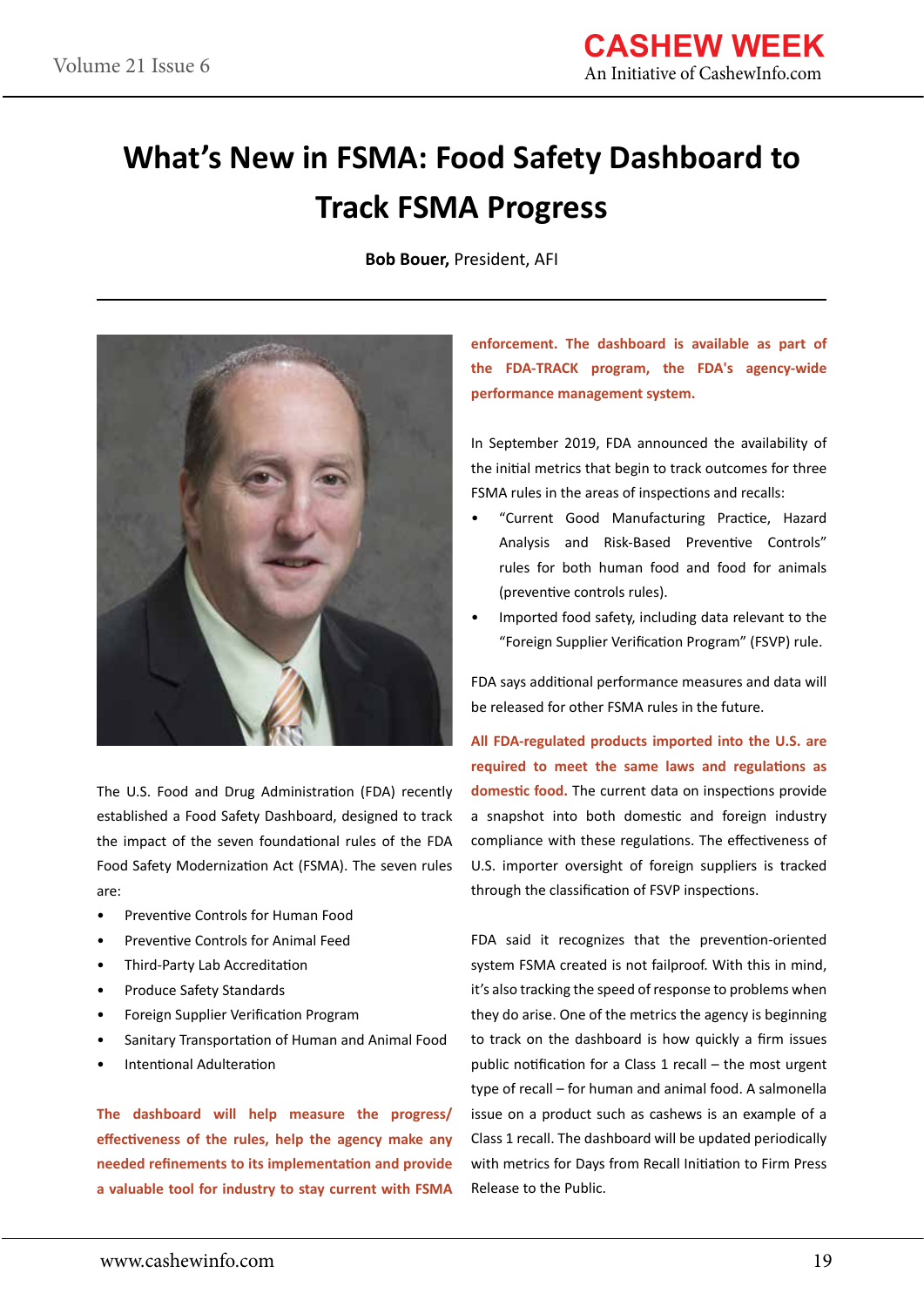Many factors will influence the interpretation of the data, especially in the early phases of FSMA implementation. For example:

- The preventive controls and FSVP rules featured staggered compliance dates based on business size to allow smaller businesses more time to comply
- FDA does not inspect the same firms on a quarterly or annual basis, so these inspection results do not represent a consistent cohort of firms
- **• The FDA's approach to implementing the FSMA rules has been to "educate before and while we regulate." That means some shortcomings found in earlier inspections did not result in enforcement; FDA's intention was to help bring the industry closer to compliance. The focus is shifting to enforcement, which likely will create different numbers.** (It should be noted that even during the education phase, the agency took enforcement actions on food safety problems that posed a threat to public health.)

Other variables factor in as well. For example, FDA conducts two types of inspections related to the preventive control for human food rule. One is a complete inspection of all aspects related to FSMA; it's referred to by the agency as a full-scope inspection. The other is focused more on the Current Good Manufacturing Practices (CGMP) portion of FSMA, referred to by FDA as a limited-scope inspection. A CGMP inspection provides FDA with a snapshot of a facility's food safety practices. These inspections take much less time than a full inspection but conducting them enables the agency to increase its inspection footprint. If, during a CGMPtype of inspection, an inspector thinks it's necessary, the inspection can be ramped up to a full FSMA inspection. As of now, the statistics on the dashboard pertain only to full FSMA inspections.

Given the factors above, the agency expects it will take several years to establish meaningful trends to evaluate progress toward achieving the performance goals presented on the dashboard. **However, periodically**  **reviewing the data on the dashboard will allow foreign exporters and U.S. importers to better understand emerging compliance issues and be in a better position to take proactive steps to ensure compliance.**

An example of how the data is impacted by the phasedin compliance dates is the percentage of inspections in which facilities have a written food safety plan when required. In 2017, when only large companies – which, for the most part, have more resources to put toward compliance – were inspected, 100 percent had food safety plans. By 2019, that number dropped to 91 percent. That might sound alarming but it's likely that all large companies were still in compliance and that FDA worked to educate the smaller companies who fell short.

#### **Preventive Controls**

The identification and creation of preventive controls to mitigate identified food safety hazards are key components of FSMA. A preventive controls approach to food safety builds on – but is not the same as – Hazard Analysis Critical Control Points (HACCP), something some in the industry haven't realized yet. In fact, the data to date shows that nearly one-quarter of the facilities inspected that did have a food safety plan did not have appropriate identification of hazards and preventive controls identified for those hazards.

Therefore, producers of food reading the information in the dashboard should immediately review their food safety plans to ensure they appropriately identify hazards and include the preventive measures needed to mitigate or eliminate them.

**Of interest to readers of this publication because of tree nut allergies, the dashboard shows that 10 percent of the facilities inspected are not compliant with all applicable allergen control requirements. Of course, that doesn't apply to facilities producing only cashews; it applies to facilities where there's a risk of allergen cross contact with another product that is not an allergen.**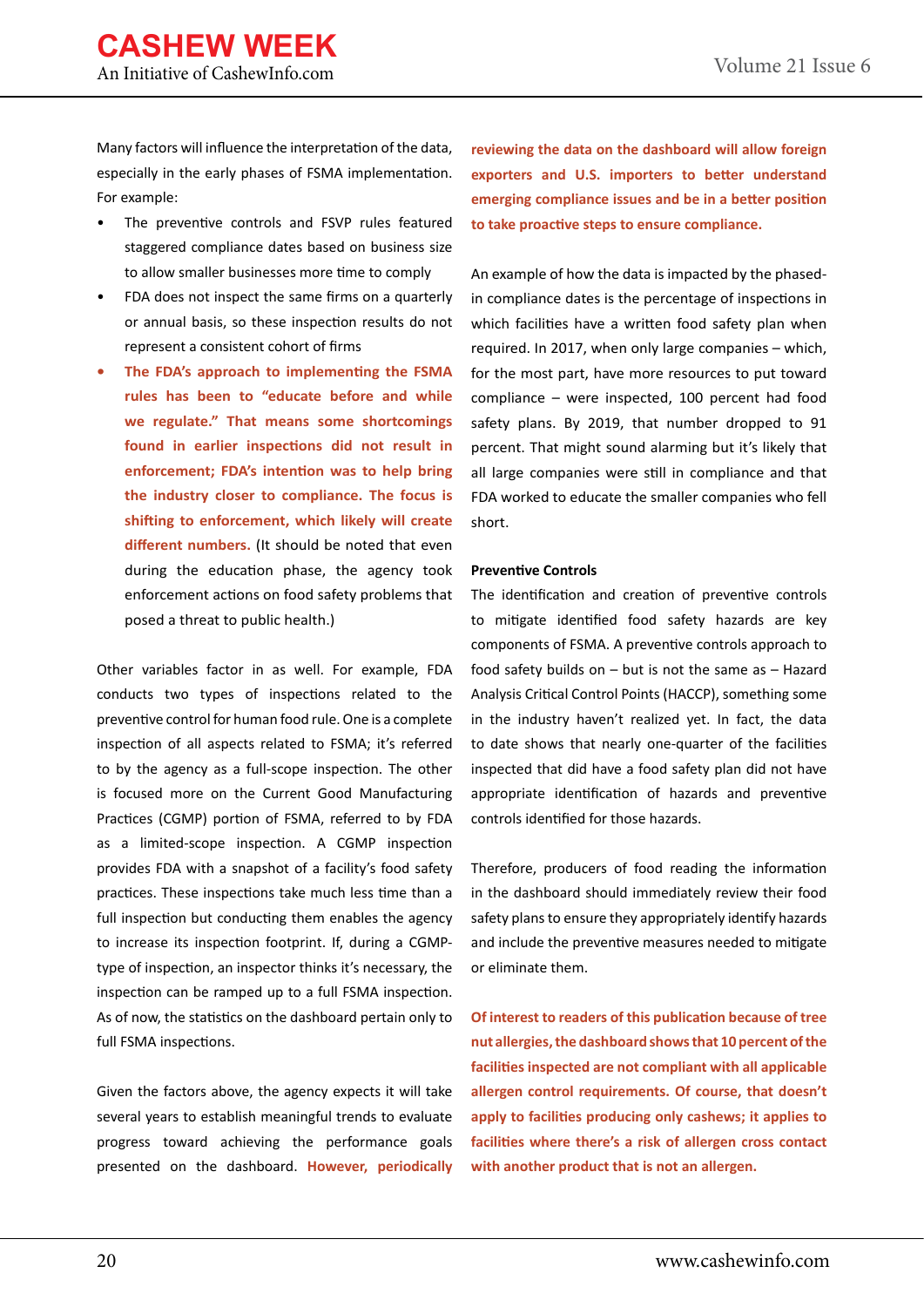#### **U.S. Importers**

**A separate part of the dashboard tracks the compliance rate of U.S. importers; they're required to have documentation on hand that demonstrates compliance with the FSVP rule. That rule says all imported foods must meet the same food safety standards as food produced in the U.S.** 

By inspecting importers, FDA is again increasing its inspection footprint because these inspections give FDA a portrait of foreign facilities. If in reviewing an importer's records related to a foreign facility an FDA inspector can see there are no known food safety issues, the agency has saved valuable resources compared to having to travel to that foreign facility to conduct an inspection. Of course, if an issue is found, the inspection has enabled FDA to act much sooner to address that food safety problem.

FSVP is new territory for industry and FDA. Before this regulation, importers were not required to have such documentation. (Some were already requesting it, though not at the level required.) So the compliance rates for FSVP are expected to be lower than those for producers and that's how things are playing out. The information is reported differently than for producers, so a direct comparison isn't available. However, 76.1 percent of FSVP inspections in Fiscal Year 2019 resulted in no action needed – the FSVP was sufficient. Another 23.8 percent resulted in voluntary action by the importer. Only .02 percent required official action by FDA. It's expected that as the industry continues to learn about the rule and compliance, the 76 percent number will climb and the 23 percent number will decline.

#### **Benefit of the Dashboard**

**It's important to note reading the dashboard will not tell a reader how to comply. The biggest benefit to reading the dashboard is that it provides the reader with information on where others are falling short. The reader should then refer to his/her own food safety plan to ensure the shortfalls noted on the dashboard aren't an issue for his/her facility.**

..........................................................................................

#### **Authors Profile**

Bob Bauer is the President of the Association of Food Industries, headquartered in Neptune, N.J. The association has approximately 1,000 member companies throughout the world.

Bauer has served as President of AFI since January 2002. Prior to that, he served as Vice President of the organization for nearly six years.

In 2016-17, he was invited to and served on the task force that developed the Food Safety Preventive Controls Alliance course – with curriculum recognized by FDA – to teach the food industry about the requirements of the Foreign Supplier Verification Program provisions of the Food Safety Modernization Act. Mr. Bauer has been an instructor in more than 30 offerings of the course since it was launched in 2017.

**Disclaimer:** The data and information presented in this report are based on efforts of analysts at Foretell Business Solutions Private Limited, Bangalore and opinions and data obtained from experts and various industry sources. While sufficient care has been taken to check data and information prior to publishing, Foretell or its employees or external contributors will not be responsible for any kind of errors or omissions or misrepresentation of data or for losses incurred by any party either directly or indirectly based on the information published herein.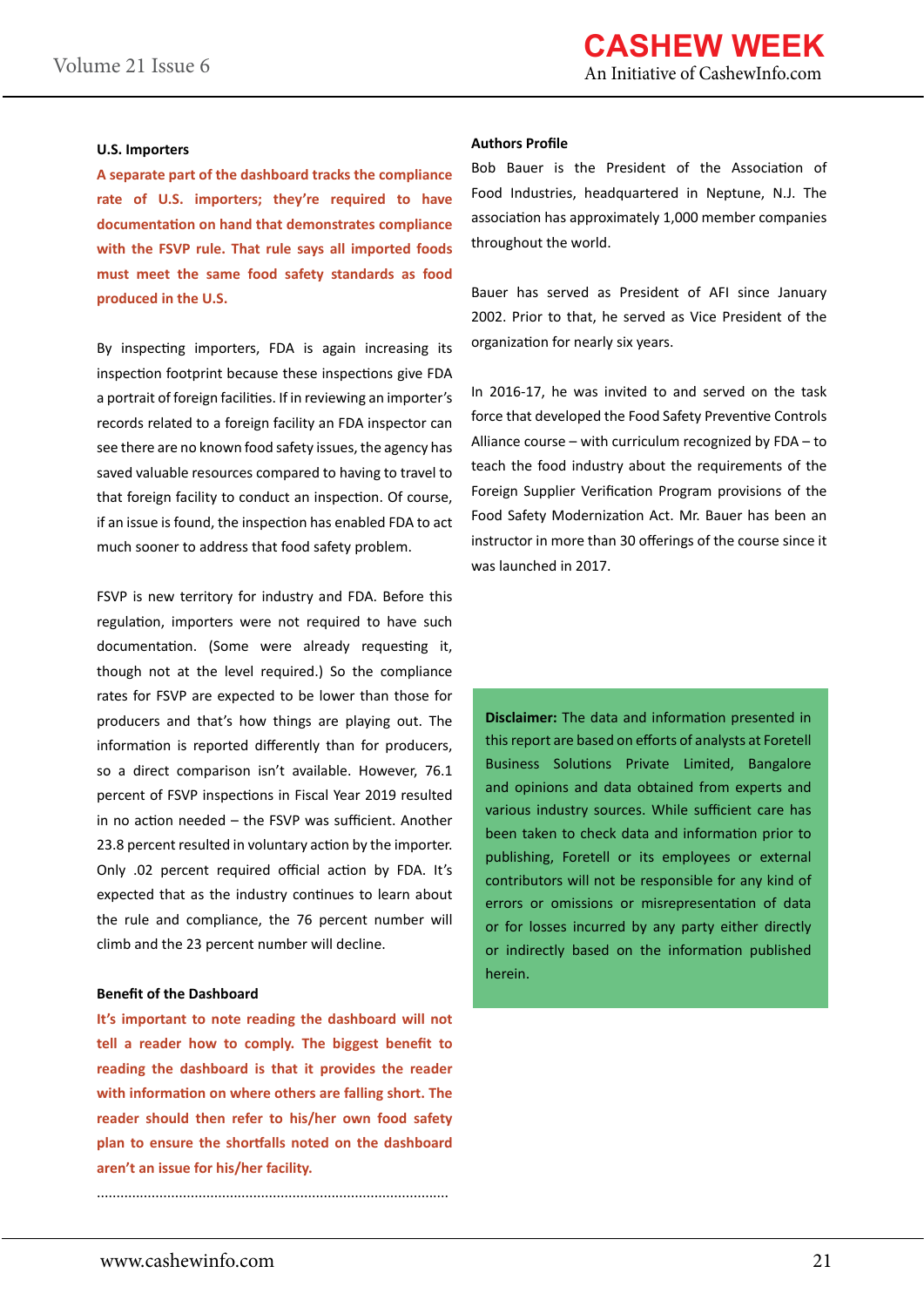

# **Tanzania Aims to Produce 10,00,000 tons of RCN by 2025**

**Francis Alfred,** Director General, Cashewnut Board of Tanzania



Tanzania is among the traditional cashew nut producers in the world. Its production capacity stood over 20 per cent of global production in the 1970s peaking at 145,000 tons in 1974. From 1975 to 1987 production decreased to 16,000 tons due to abandonment of farms, severe outbreak of pests and diseases and low prices. Production regained again significantly from 2003 and reached 158,000 tons in 2010s and latest paramount increase of production was observed in the year 2017/2018 when 313,000 tons was produced.

**Tanzania has a potential of increasing production internally due to availability of ample land for farm expansion, increasing productivity from the current average of 10kg per tree per annum to 25 kg per tree per annum, attractive farm gate prices given to the farmers through Warehouse Receipt System (WRS) and market opportunities provided by seasonality influences.**  Growth prospects for both production and processing are high, due to the following aspects; Area under cashew production is significantly expanding as the crop is being planted in the new areas; rigorous support given to the farmers through effective distribution of improved seed

varieties especially to new areas which has increased acreages under cashew production; enhanced extension services to the farmers and commitment from stakeholders to scale up processing activities by investing in the processing facilities in Tanzania.



Production of Cashew nuts in Tanzania is characterized by a large number smallholders' farmers operating a subsistence level as important source of income. This is mainly observed in the Southern and Coastal regions of Mtwara, Lindi, and Ruvuma which account for 80- 90 percent of Tanzania's marketed cashew crop. **Due to expansion program of planting cashew trees in new areas, cashew production regions have increased from previous 5 regions to 17 regions with acreage of 2,353,147 and 280,510 farmers as per Cashew Farmers Information system.** Tanzania is in progress of registering all cashew farmers in the country. Its estimated that, currently there are 317,000 cashew farmers and the number keeps on increasing.

Cashew nuts sub sector is one among the main contributors in export earnings, ranked the first among the export cash crops from Tanzania since 2017/2018. That contribution is mainly from the exports of RCN. The contribution will be even higher in future due to increasing interests among local and foreign investors in establishing local processing facilities, which will bring paradigm shift in terms of food quality, safety and hygiene, as well as market orientations.

**Nonetheless, Tanzania is known to produce premium quality cashewnuts fetching higher prices in the world markets compared to cashewnuts from other countries in Africa.** Such quality is attributed to favourable weather and soil conditions coupled with good agricultural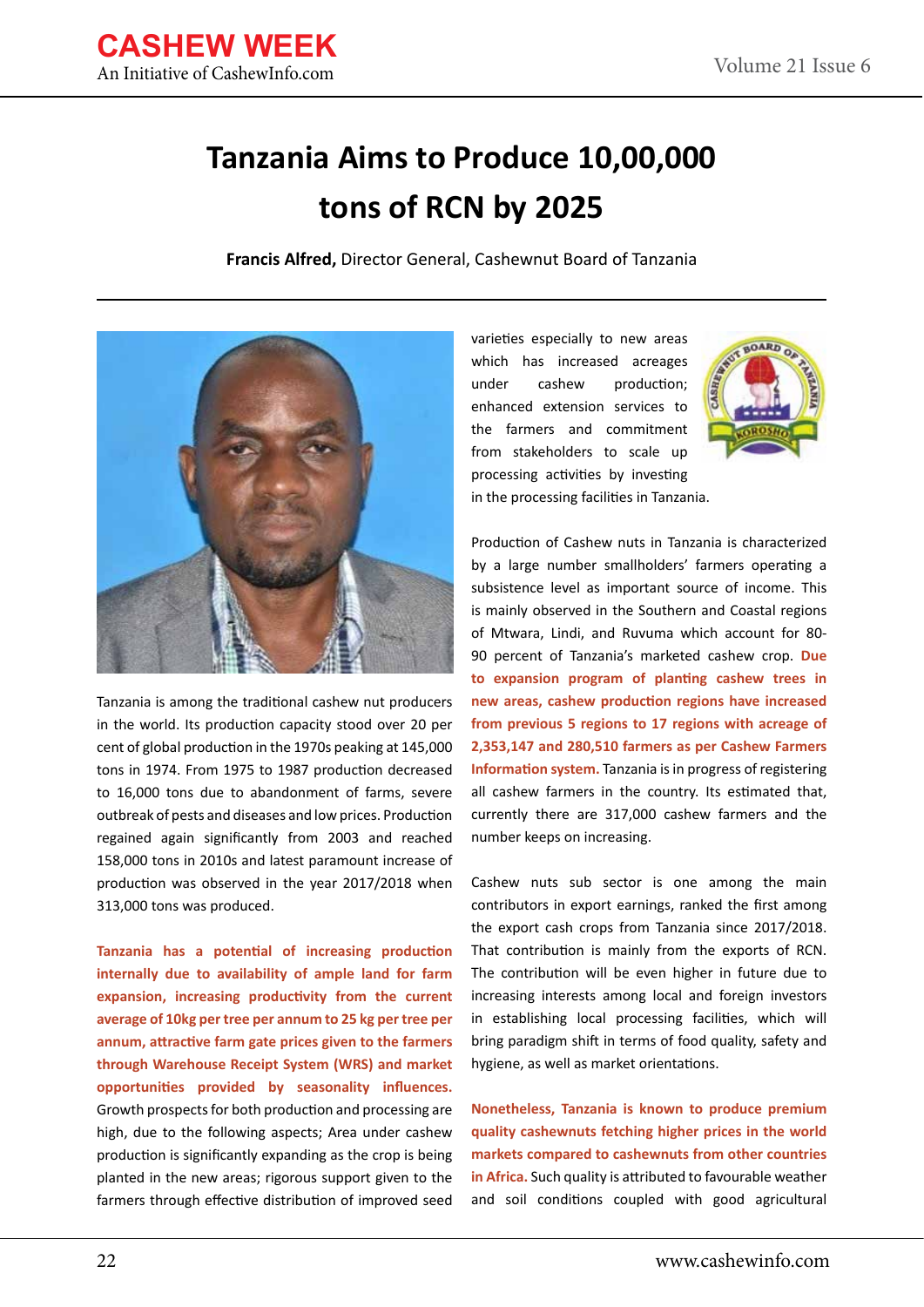practices exercised in the farms. Most of the cashew nuts production in Tanzania (90 percent) is exported without being shelled. The main destination of exports being India and Vietnam where raw cashew nuts are processed and kernels exported or used locally.

Tanzania is endowed with huge fertile and arable land where large plantations can be established to feed into processing factories and export markets. This opportunity is open to both local and foreign investors looking for areas to develop viable business ventures in agriculture. The county has a substantial potential to increase production and value addition domestically beyond the current less than 20 percent while also capitalizing in production of other by-products. **Incentives in cashew processing include availability of land for building factories, good roads in cashew producing areas, reliable electricity, availability of cheap labour and Decision by the Government to devise special arrangement for local processors to access raw materials (RCN) during the season. Further no export levy is charged on cashew kernels compared to export of RCN which is charged USD 160/ton of 15% of FOB Value,**  whichever is higher. We hereby invite investors to invest in establishment of cashew processing factories to utilize unexploited potentials.

After a record high RCN production of 313,000 tons in 2017/18, Tanzania produced 225,000 tons in 2018/19. The drop-in production was mainly attributed to bad weather condition in 2018. **Plan of the government is to plant at least 10,000,000 new cashew nut trees each year. Objective is to produces 1,000,000 tons of RCN by year 2025 and increase value addition from the current 20% to 60% of the locally produced RCN.** 

The current season 2019/2020 began in 1st September 2019, and officially opened on 07th October by the Deputy Minister of Agriculture, Hon. Omary Mgumba. Buyers were invited to participate and they were able to apply for the buying licence which permits them to participate in the season auctions. There were 100 companies which were registered but only 63 companies were able to get the buying licence after meeting all the requirements and they were given clearance to fully participate in the auctions that started on 31st October, 2019. Up to now the total of 58 auctions have taken place in different locations.

Projections RCN production for this season 2019/2020 was approximately 290,000 tonnes but as we are coming to the end of the season, it shows that the target will not be achieved due to weather changes. Early rains which commenced in October and continued throughout to December has affected Cashew nut flowering and also contributed large amount of post-harvest losses. This was highly observed in the Coast region whereby more than 10,000 tons could not be sold in the auctions due to poor quality. **Since the beginning of the auctions to date 12th January, 2020 (11th Week) a total of 208,343.383 MT of RCN have been sold in 58 auctions worthy TZS Billion 546,114,867,695. The average price was TZS 2,612 per kg, the highest price being TZS 2,890/=per kg and the lowest is TZS 1,600/=per kg.**

**In this current season the RCN have mainly been exported to two countries; India and Vietnam and the total RCN exported up to 12 January, 2020 is 138,529 tons of which 47,308 tons have been exported to Vietnam and 89,781 tons to India through Dar es Salaam and Mtwara port**.

Cashew nut Board of Tanzania is expecting to adjourn the auctions by the end of January, 2020 in order to start another cashew calendar which involves various activities such as farm clearance, pruning and planting of new cashew trees.

#### **Authors Profile**

Francis Alfred is working as Director General Cashew Board of Tanzania (CBT) under the Ministry of Agriculture since April-2019.

**.....................................................................................**

**Education:** PGD- Project Management; Masters in International Business; BSc Agriculture General

**Experience:** Vast Experience in Management of both Private and Government Institution having worked with National Development Corporation for five years as a Director of Value Addition Industries.

Francis also has a wide experience in conducting research and consultancy works in agribusiness and Microfinance.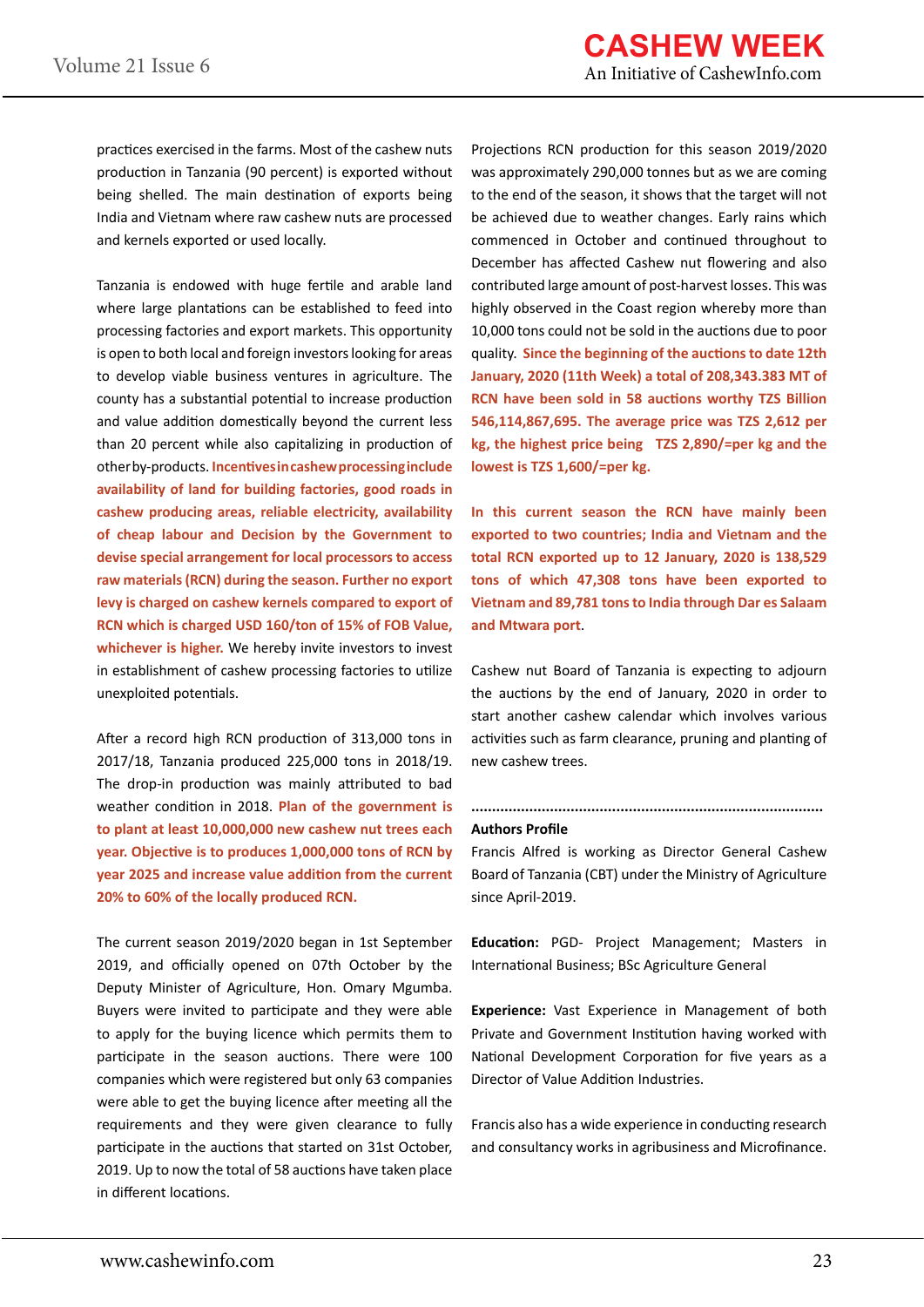

### **Utilisation of Cashew Shell Cake for Energy Generation**

**Sankaran Damodaran and Shankar Damodaran**

Thermodyne Technologies Private Limited, India

#### **PREAMBLE**

In Cashew Processing Factories, a significant amount of Cashew Shell Cake is available. These may be disposed off in one of the following three ways.

- Land fill
- Organic manure
- As fuel for Process Steam / Power Generation

#### **ENERGY GENERATION**

The Cashew Shell Cake has a good Heating Value to be used as a fuel to generate steam. This can be low pressure for process steam or high pressure for power generation.

#### **Cashew De-Oiled Cake (DOC) as fuel:**

Typically, the Cashew DOC has the following properties:

| Element                            | % by weight         |  |  |  |
|------------------------------------|---------------------|--|--|--|
| Carbon                             | 48.00               |  |  |  |
| Hydrogen                           | 06.00               |  |  |  |
| Oxygen                             | 35.00               |  |  |  |
| Nitrogen                           | 00.50               |  |  |  |
| Sulphur                            | 00.07               |  |  |  |
| Moisture                           | 08.20               |  |  |  |
| Ash                                | 02.23               |  |  |  |
| Gross Calorific Value 4700 kcal/kg |                     |  |  |  |
| Fuel size                          | Top Size – 25 mm    |  |  |  |
|                                    | 6 mm – 25 mm - 40%  |  |  |  |
|                                    | Less than 6 mm- 60% |  |  |  |

Good combustion characteristics are indicated based on its heating value, elemental analysis and sizing. These make it highly suitable for firing in a Steam Generator with a Spreader Stoker. High pressure steam generation

with compatible superheat can be generated to couple with a Steam Turbo Generator to produce power.

#### POWER GENERATION

**Power Generation is an attractive option due to the following main factors:**

- Cashew DOC has desirable properties to be used as a good fuel.
- Low fuel cost would result in low cost of Power Generation.

Power generation can be in one of the following two ways.

- When the cashew processing unit size is small and export of power may not be techno-economically viable, power can be generated just to meet the captive power load.
- For medium and large size units (say 3 MW and above), excess power can be generated for export.

For Typical cashew DOC, to generate 1 MW, you would need, 900 Kg/hr.

Allowing for variations in the DOC characteristics, and fuel handling spillages, add about 10% margin. Hence, let us consider 1tonne /hour, for 1 MW. This is assuming that the steam parameters are 45 Kg/cm2g at 425 deg C.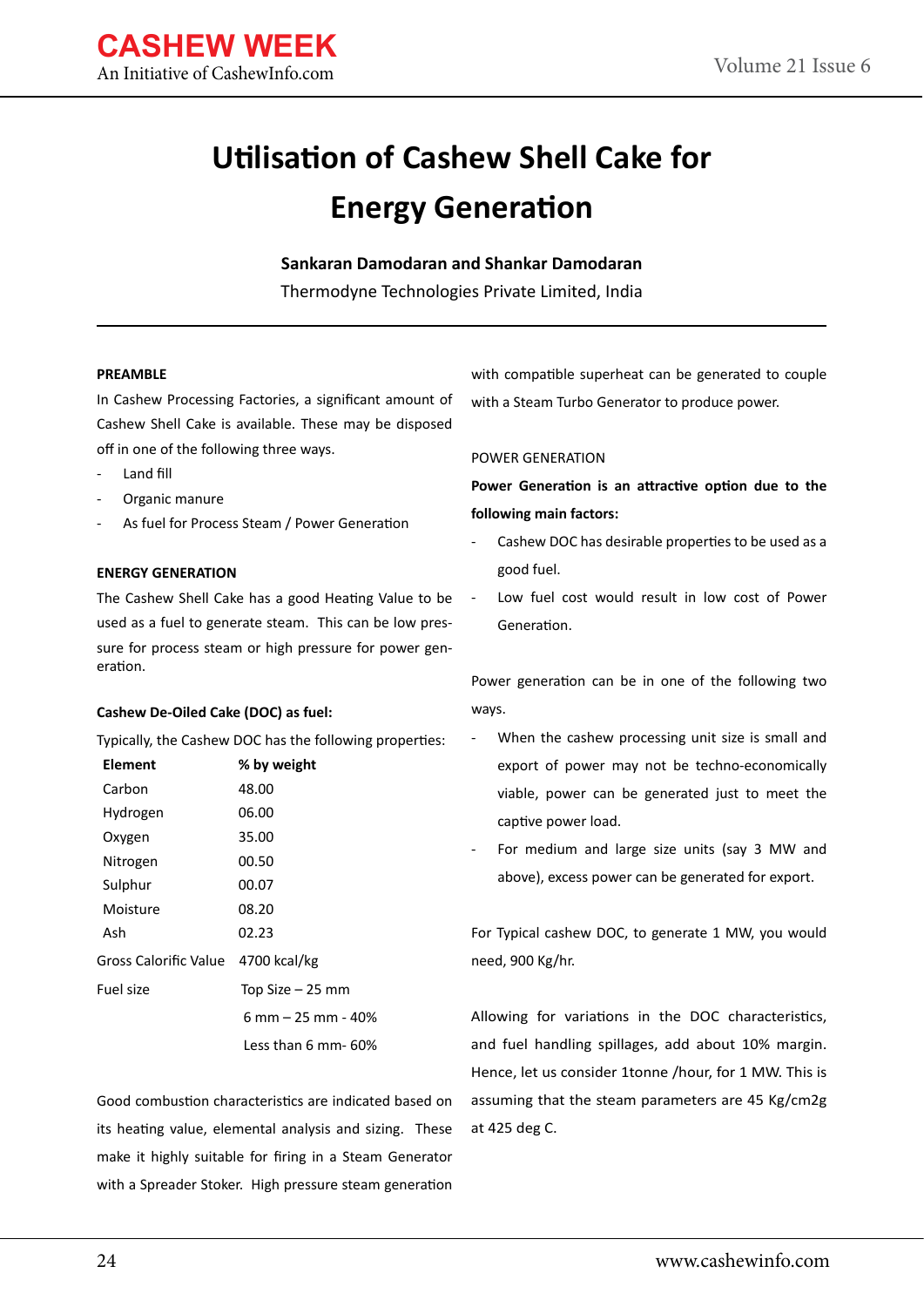#### **Design Considerations**

Cashew DOC is to be considered as a Specialty Fuel and requires several factors to be taken into account for design of a Steam Boiler.

Major factors to be considered are mentioned below:

• Boiler Parameters:

Preferred steam outlet parameters would be 45 – 50 kg/ sq.cm(g) and  $400 - 425$  Deg.C considering ash fouling characteristics. Since the typical Sulphur content is less than 0.1%, an Atmospheric Deaerator with Feed Water Temperature of 105 Deg.C to Economiser Inlet can be considered. Higher feed water inlet temperature can be an option from cycle efficiency point of view.

- Heat Transfer Surfaces
	- Tall Furnace
	- Low furnace outlet temperature
	- Moderate superheat steam temperature
	- Super heater spacing

#### **• Combustion System**

Combustion System forms a vital part of the Boiler, more so in the context of a speciality fuel, such as Cashew Deoiled Cake. Sizing and Bulk Density largely determine the type of grate system.

A Spreader Stoker with continuous ash discharge grate (either Reciprocating or Travelling) would be the preferred choice.

There are basically two types of Spreaders, namely, Pneumatic and Mechanical. In order to determine the best suited spreader sufficient quantity of sample fuel was obtained and trial tested in the "Fuel Flow Test Station" at Thermodyne Technologies in-house facility. Based on the flow tests, it was determined that Mechanical Spreader

would be the appropriate choice.

#### **Case Study**

Thermodyne Technologies has successfully designed, manufactured and supplied a 34 TPH / 45 kg/sq.cm(a) / 420 Deg.C Cashew DOC Fired Boiler. This has been coupled to a 6 MW Turbo Generator Set. The Turbo Generator and other Power Plant Auxiliaries like Condensing Turbine, Air Cooled Condenser were supplied by others.

The Boiler Parameters were chosen based on the quantum of cashew DOC available and the selection criteria already mentioned.

The Boiler is a Bi-drum Water Tube type with Reciprocating Grate Drag Chain Feeders and Mechanical Spreaders. The Boiler is also provided with Pneumatic Spreaders, Rotary Drum Feeders for firing other light density biomass fuels, suitably prepared.

The plant is located in Southern part of the State of Tamilnadu, India and has been in successful operation for over nine years.

#### **Conclusion**

Power generation utilizing Cashew DOC as fuel and with Boiler Steam Turbine route offers one of the best technoeconomic choices for utilization of Cashew DOC. This is considering the electricity revenue benefits

- when maximum potential of Power Generation is achieved, revenue benefits accrue due to both saving of captive power and export of excess power.
- when matching power generation is done, benefits will be due to saving of captive power cost.

The choice depends on the size of Cashew Processing Unit and infrastructure availability for power export.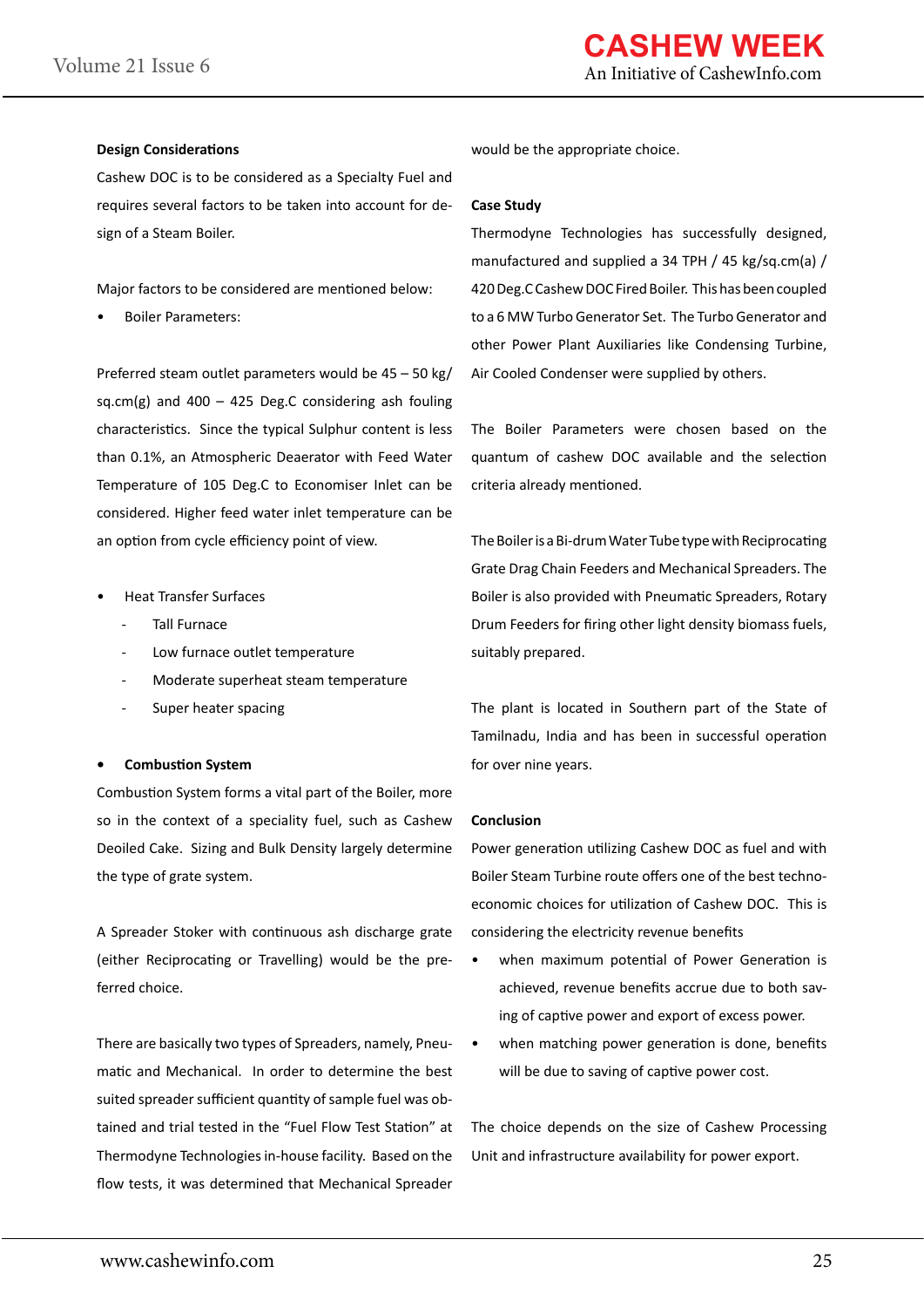### **CASHEW WEEK**

An Initiative of CashewInfo.com

#### **AUTHORS PROFILE**



**Sankaran Damodaran**, Director / Thermodyne Technologies, B.E. (Mechanical)

Total experience over 50 years in engineering and development of Industrial Boilers, Fuel Systems and Pulverised Fuel Technology and Management of Medium Size Manufacturing Enterprise.

Has travelled widely to US, UK, Europe, South East Asia and Latin America in connection with business. Over Thirty-Five years of experience in establishment and management of Industrial Boiler Manufacturing Industry.



**Shankar Damodaran,** Vice President / Thermodyne **Technologies**

B.E. (Mechanical), University of Madras, India MBA/MS Dual Degree, University of Tennessee, USA

Over 20 years of experience in Procurement, Manufacture, Supply Chain Management and Engineering (U.S. based Companies 16 years and India based Company four (4) years).

Has worked in Companies in USA and India in a chosen discipline mentioned above.

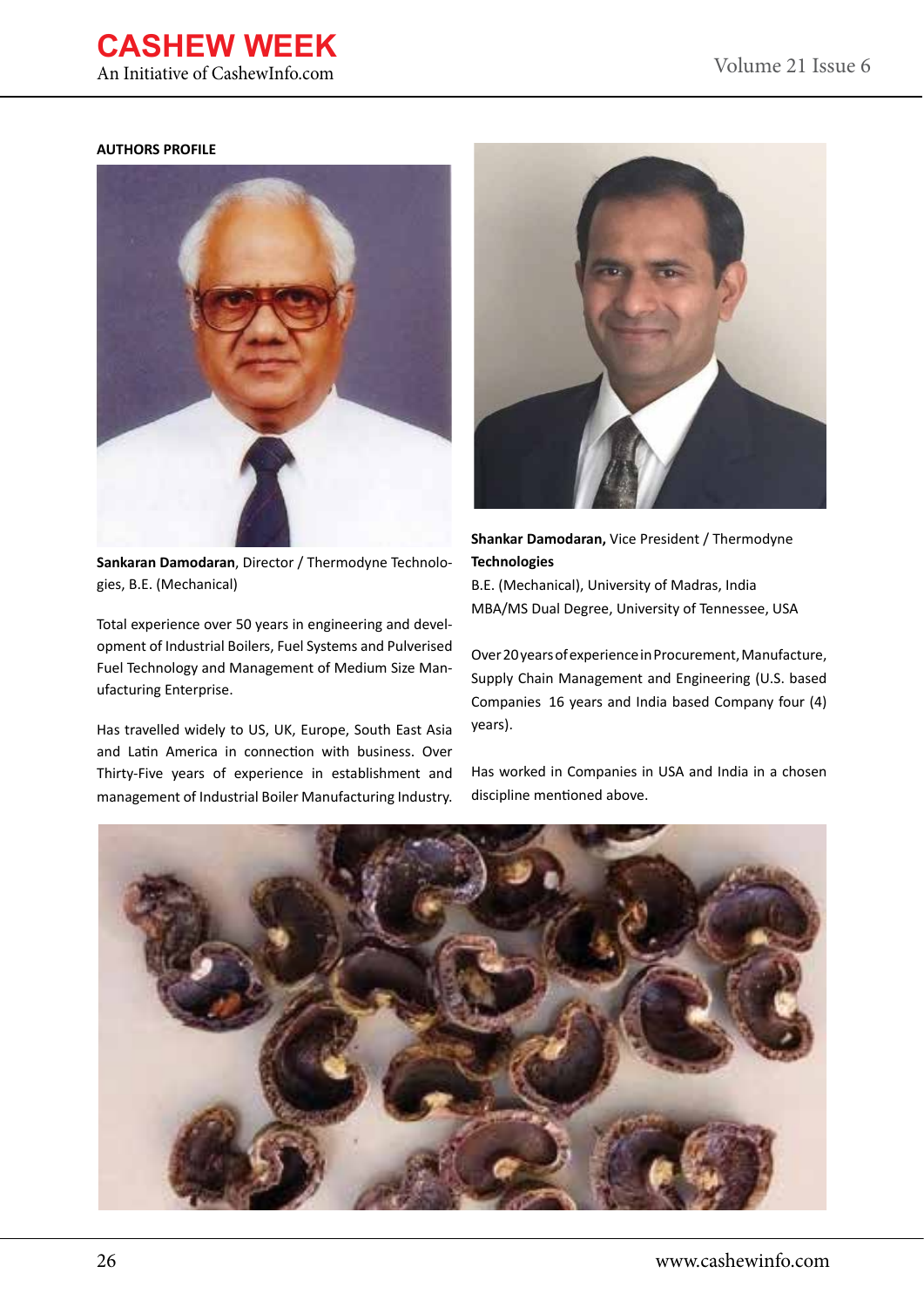### **The Benefits of Having Roof Top Solar in Cashew Processing Factories**

**Urmil Raval,** Director, Dryfruit Factory LLP - India

There's no other way but only a sustainable development is needed in order to create a greener and healthier environment. In this aspect, solar energy has many advantages and is one of the most beneficial and effective types of renewable energy.

DFFL would like to lead the change towards a greater use of Sun energy, thus putting Solar rooftop to handle its growing power requirements of the plant.

With solar on the roof, the power bills will be reduced massively as you will need less electricity from the grid. The cost of electricity generated from the grid is likely to rise in the coming years, so the cost of savings should also rise and with a linear power warranty of 27 years, one can expect long-term cost savings, thus avoiding the cost of expensive electricity from the grid.

The cost of installing solar panel is INR 60,000 per KVA which includes all other charges. In case of temporary power cut in the grid, the factories will run through solar and generator. There is a mechanism in CSS which will synchronise this system. If the power is not drawn from the grid, then you need battery back to run the factory.

The operational maintenance of solar is free. But, the thing you have to clean it with water periodically one in a week or every 15 days, which depends on plant location, dust and atmosphere.

Cashew processing factories are nowadays turning with highly automation and hence the power requirements are increasing when compared to last decades' trend of processing. Charges per unit of electricity is also increasing. Any cashew factory can save 50 percent of



their electricity bill each year and the investment may be free within seven years. The remaining 20 years is a surplus.

Typically, a large cashew processing factory involves of lot of labour oriented activities. When sunlight hits our factory, it warms our roof and pushes heat into the factory. Installing solar panels will block this sunlight from hitting the factory roof, thereby preventing heat from entering in to the factory. So it will help to control inside temperature of the factory and gives appropriate atmosphere with minimum ventilation facility which will help to prevent the product and working environment for the workers.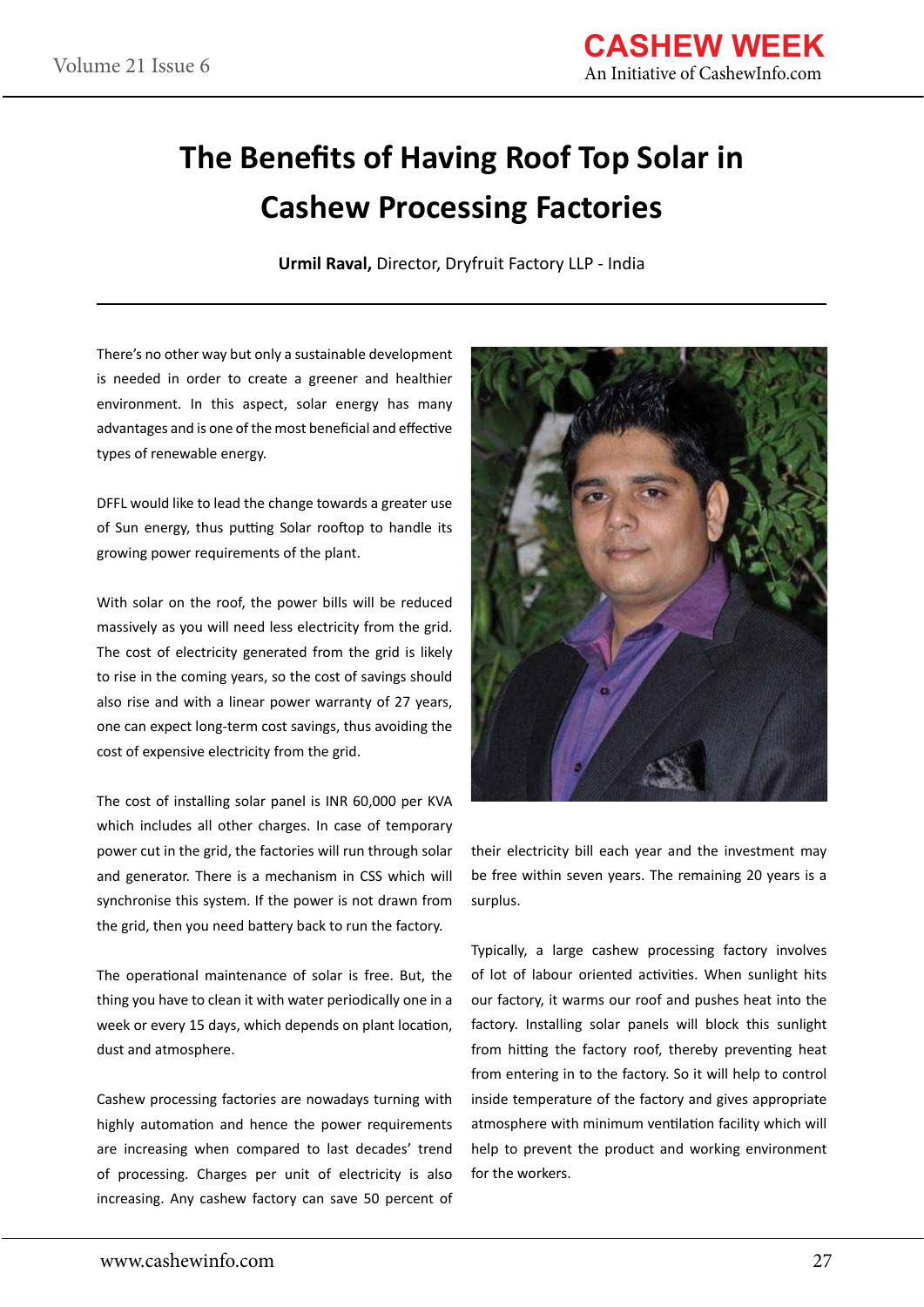



For a cashew processing plant with capacity of 24 tons per day requires approx. 350 to 375 KVA of total power. In general, factories usually install 50 percent of solar installation of their requirement of total power.

In DFFL, right now have 230 KVA of total power in grid and we have 110 KVA solar system which is sufficient up to 20 tons per day production. Note, DFFL has 28 tons of HVAC (heating, ventilation, and air conditioning) system in high care area and two (2) big AHU units too in plant apart of cashew processing machines. DFFL has also all other high

power machineries like IR dryer, cyclone for shell wastage other than usual shelling to packing machineries.

So overall Roof Top Solar is smart investment with: 1.Increases access to energy

- 2. Handsome returns with safe investment
- 3. Reduces carbon footprints
- 4. Green source of energy
- 5. Low maintenance cost
- 6. It doesn't required additional space for installation
- 7. Suitable to India climate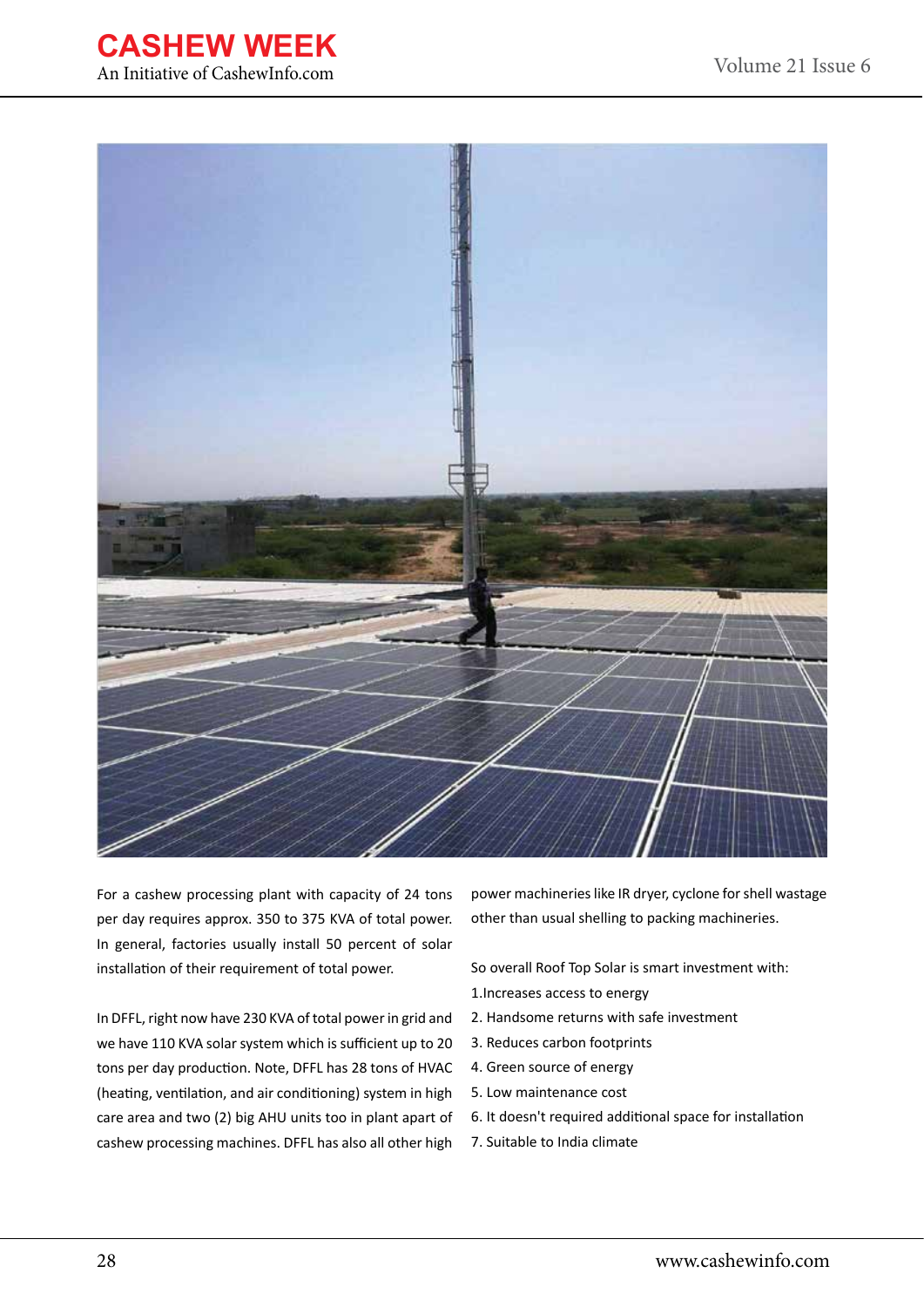### **nanoPix Mayur: Customizable Colour Grading in Single Pass**

**Sasisekar Krish,** CEO & Co-Founder, nanoPix



nanoPix is an Image processing based product company from India focusing on cutting edge applications in the space of grading. Our flagship product, the nanoSorter range of machines, is based on the patented imageIn Technology. It offers cashew grading starting from 50KG to 200KG/Throughput per hour. **600+ nanoPix nanoSorter machine are in the market grading cashews in six different countries.**



nanoSorter Mayur: **Mayur is the state-of-the-art grading system developed to deliver the highest quality standards of cashew kernel grades for our customers. nanoSorter Mayur has 12 very high-accuracy high**speed cameras and is based on imageIn Technology. **The new Mayur, released on Nov-2019, has enhanced colour and characteristics resolution ability for accurate and absolute grading.** 

#### **Mayur can**

- Produce 200KG/Throughput per hour with 7+2 Grades
- Detect and grade 25 top value cashew grades through planned 2 pass logic
- Give packable grades in a Single Pass
- Reduce labour
- Give higher throughput with lesser breakage
- Achieve consistent and predictable grades

It has a patented camera-guided singulation technology which pick-n-places kernels into individual scanning cups at incredible speed.

**Overall, nanoSorter Mayur has helped in increasing quality and accuracy and has boosted productivity on the floor.**

For further information on our company and the product please visit www.nanopix-iss.com.

..........................................................................................

#### **Authors Profile**

Mr. Sasisekar Krish is the CEO and Co-Founder of nanoPix, the man behind its patented technologies such as imageIn and nanoSorter that is making waves in the food-processing industry. He is an expert on VLSI and digital image processing.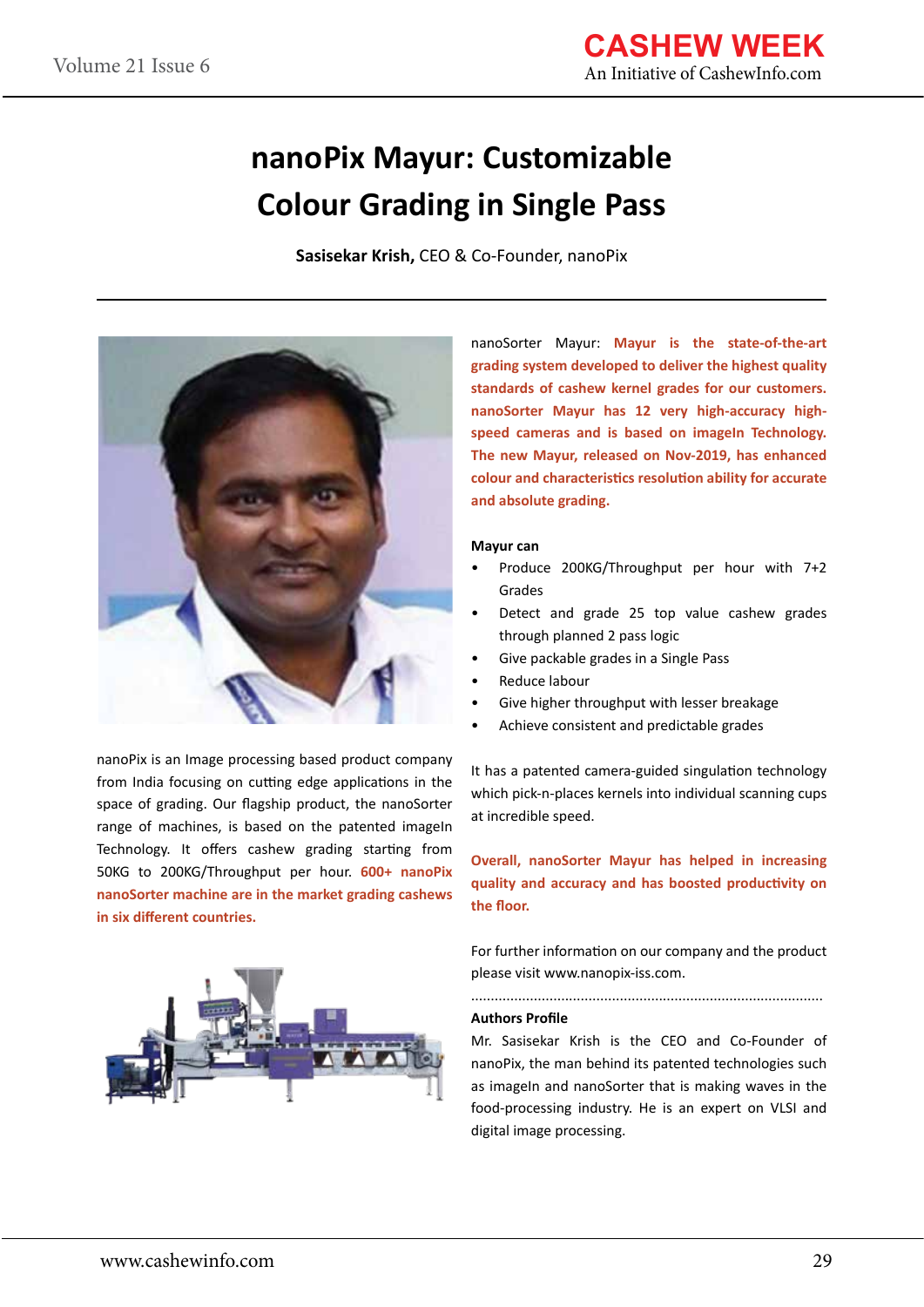### **Fuelling the Value Chain – Cashew Industry**

**Shoby Jose,** Product Head – SME & Customer Engagement, Maersk Trade Finance

Trade is the engine of economic growth and the gains are well documented and multiple. However, the scale and complexity of the global trade eco-system is unparalleled. These global value chains add to the complexity with multiple goods and lending intermediaries, information asymmetry, and paper intensive processes, amongst others. These are all woven in a complex web of regulations, customs and currencies across geographies. It becomes extremely critical to streamline both the physical flow of goods as well as the money to succeed.

**The Organisation of Economic Co-operation and Development (OECD) estimates that 15 percent of the overall cost of traded goods around the world is comprised of hidden costs, much of it a result of the manual processes still used by companies and vendors worldwide.** Hurdles such as finding buyers, accessing funds, finding means to transport goods and managing risks can pose considerable stress and manpower.

**"According to the World Trade Organization, access to trade finance is the second biggest obstacle to trade – infrastructure being the first.** To stay relevant in today's business environment, we need to keep pace with our customers' needs and constantly strive to make things simpler for them. **With that in mind, Maersk Trade Finance has created a simple, end-to-end digital solution, removing the paper trail from traditional banking options, providing easy access to capital to customers when they need it the most," explains Vipul Sardana, CEO, Maersk Trade Finance.** 

Maersk Trade Finance, over the last four years has worked with its customers in the cashew industry, across Singapore, UAE and India. Cashew is one of the world's biggest nut trading commodity. The primary flow of raw cashew happens from West and East Africa to India and Vietnam. **Maersk Trade Finance has financed over USD 200 MN of cashew trade and helped its customers grow** 



**their business by facilitating timely access to capital and simpler documentation which have always been a challenge.** 

Maersk Trade Finance provides an efficient and effective way of managing flow of goods and flow of money through a simple digital interface. **It offers financing solutions for both exporters and importers. This enables customers to work with a reliable transportation partners who is also funding their global trade.** The benefits include

- Easy access to capital to finance their business needs when they need it
- Quick and easy credit assessment, rewarding mutual relationship with customers
- Paperless transactions enabled digitally
- Faster release of funds enabling liquidity as there is no need to wait for a physical B/L
- Avoid the collateral trap as financing is primarily based on the cargo, that Maersk controls
- Reliable transportation and logistics partner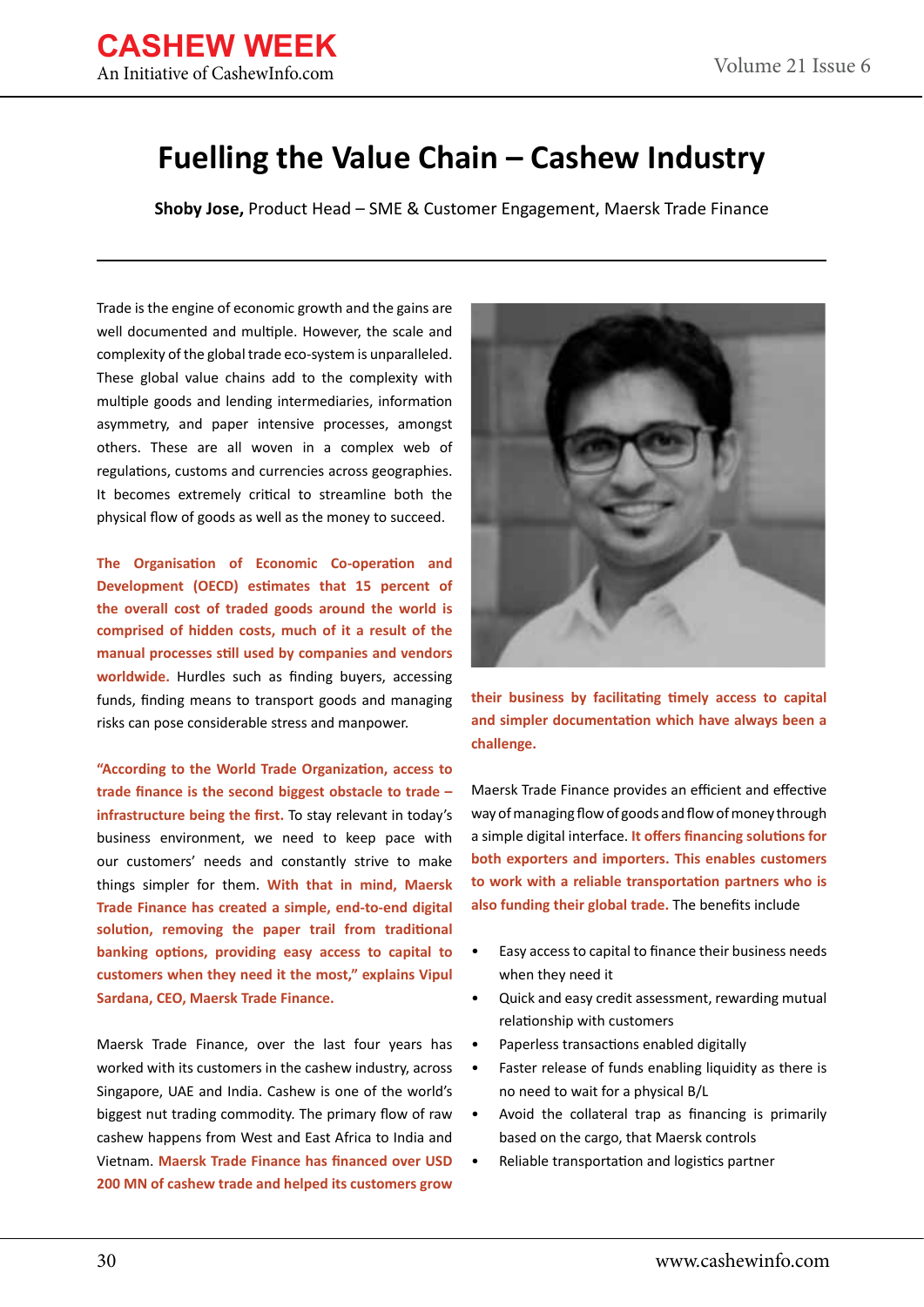# **The Challenges of Cashew Processing in West Africa Despite the Availability of Adequate Funding**

**Dètongnon ATINHO,** BeninCaju

# **BeninCajù**

West Africa produces about 45 percent of the world's cashew nuts. Local processing of cashew nuts allows West Africa to increase its wealth. It adds 50 percent more value as compared to the nuts exported in their raw state. Consequently, the States and their development partners are committed to supporting the West African cashew processors to better prepare them to seek appropriate financing. On the other hand, financing institutions are seeking to improve the supply of financing by controlling the financial risks of the sector.

Despite these efforts, access to financing remains one of the difficulties encountered in West Africa, which often boils down to the following points at the level of processors :

- Low management capacity
- **Diversions**
- Poor preparation for the kernels market entry (standards and quality, certifications, regulations) and
- Unfavourable evolution of raw nut prices locally and internationally

On the side of financial institutions, the challenges can be summarized as follows:

- Unpaid credits
- Lack of information on the sector, in particular the evolution of raw nut and kernels prices, the organisation of the sector, the agricultural calendar, the processing cycle, the necessary investments



- Late disbursement of campaign credits
- Lack of expertise in credit monitoring in agricultural sectors in general and for cashew nuts in particular
- Non-competitive interest rates compared to rates in other regions of the world and
- Financial resources not adapted to investment credits.

To definitively address the issues of financing cashew processing, processors should:

- Respect the rules and laws of business management
- Get training in entrepreneurship and business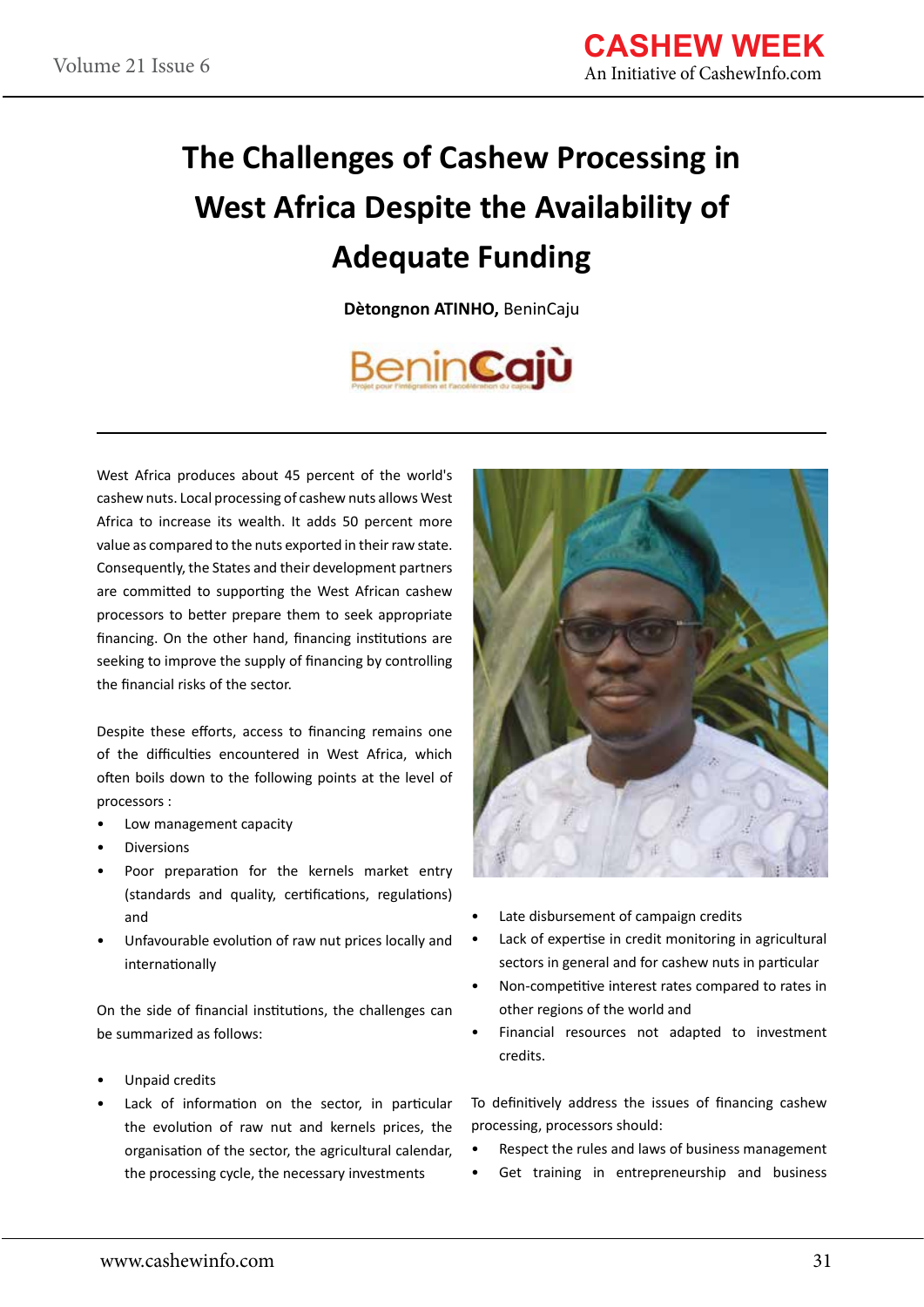



management and recruit professionals

- Strengthen their equity capital
- Respect as much as possible commitments, forecasts, domiciliations, and regulations and
- Be well prepared for the market entry of kernels (find out about standards and qualities, certifications, regulations)

As for financial institutions, they should :

- Promote training on the cashew sector for the benefit of staff
- Dedicate staff members to the financing of agricultural sectors in general, cashew in particular
- Rely on the technical assistance of organizations involved in the cashew sector;
- Subscribe to information structures on the sector such as N'kalo, Cashew Info, ACA, etc.
- Negotiate financial resources suitable for investment credits and finally
- Involve the processor in the search for solutions and explore the possibilities of extension, restructuring, consolidation, etc., if necessary.

..........................................................................................

#### **Authors Profile**

Dètongnon ATINHO, a Beninese national, is a financial expert with 21 years of experience in accounting and financial management, most recently in cashew value chain financing. Dètongnon is currently in charge of the "Access to Finance" component of the BeninCajù project implemented by TechnoServe. He is also a consultant and trainer in business management and a lecturer at the International Polytechnic University OBIANG N'GUEMA M'BASSOGO (UPI-ONM) in Benin.